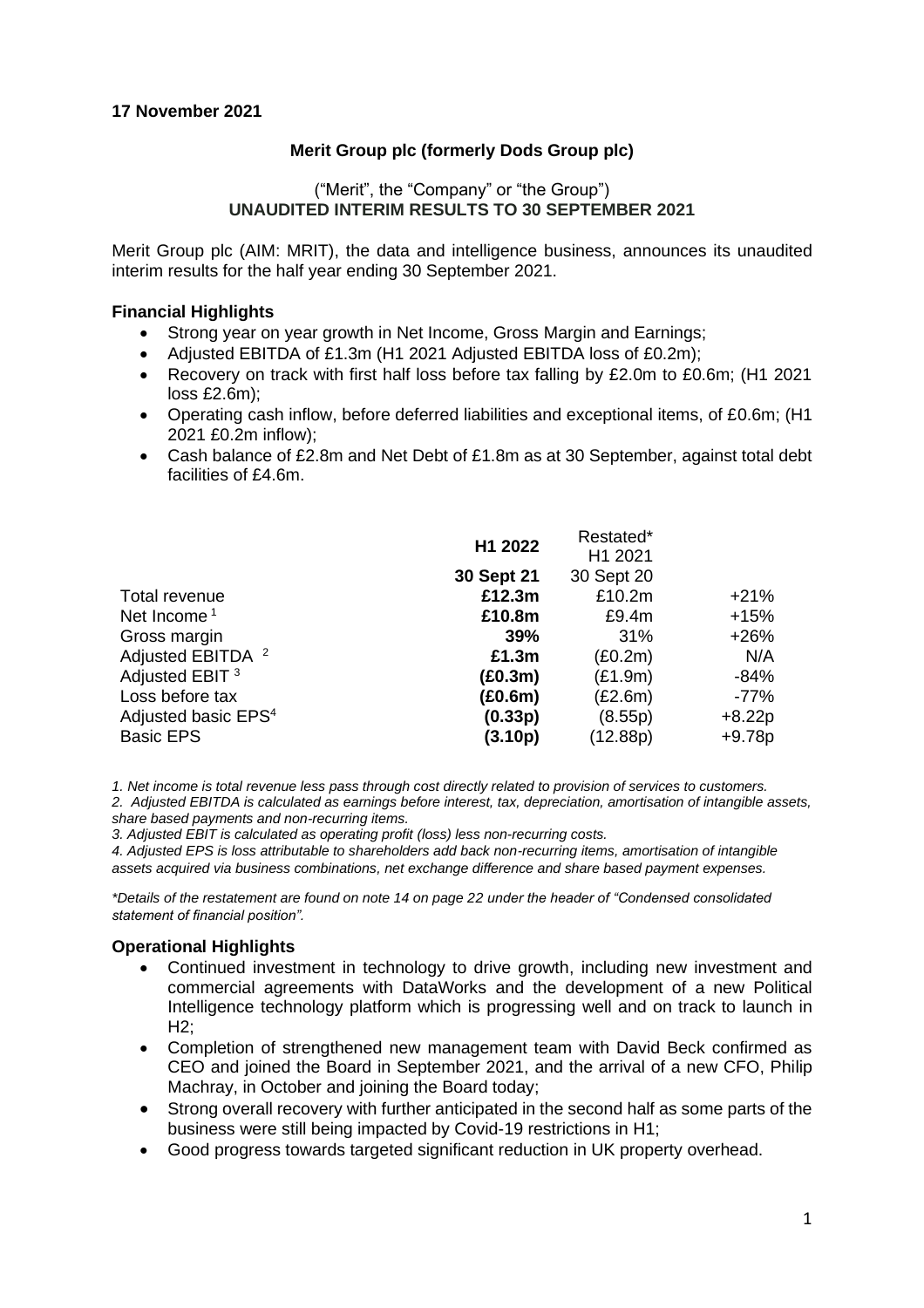Mark Smith, Chairman of Merit Group plc, said;

"The recovery in trading we saw in the second half of the last financial year has continued into FY22. We are confident Merit is trading in line with market expectations for EBITDA in the full year. The newly strengthened management team are making good progress in addressing the key drivers that will improve the Group's prospects and returns to shareholders."

#### **For further information, please contact:**

**Merit Group plc** Mark Smith – Non-Executive Chairman 020 7593 5500 David Beck – CEO [www.meritgroupplc.com](http://www.meritgroupplc.com/)

#### **Canaccord Genuity Limited (Nomad and Broker)**  Bobbie Hilliam 020 7523 8150 Georgina McCooke

This announcement is released by Merit Group plc and contains inside information for the purposes of Article 7 of the Market Abuse Regulation (EU) 596/2014 ("MAR"), and is disclosed in accordance with the Group's obligations under Article 17 of MAR.

For the purposes of MAR and Article 2 of Commission Implementing Regulation (EU) 2016/1055, this announcement is being made on behalf of the Group by David Beck, Chief Executive Officer.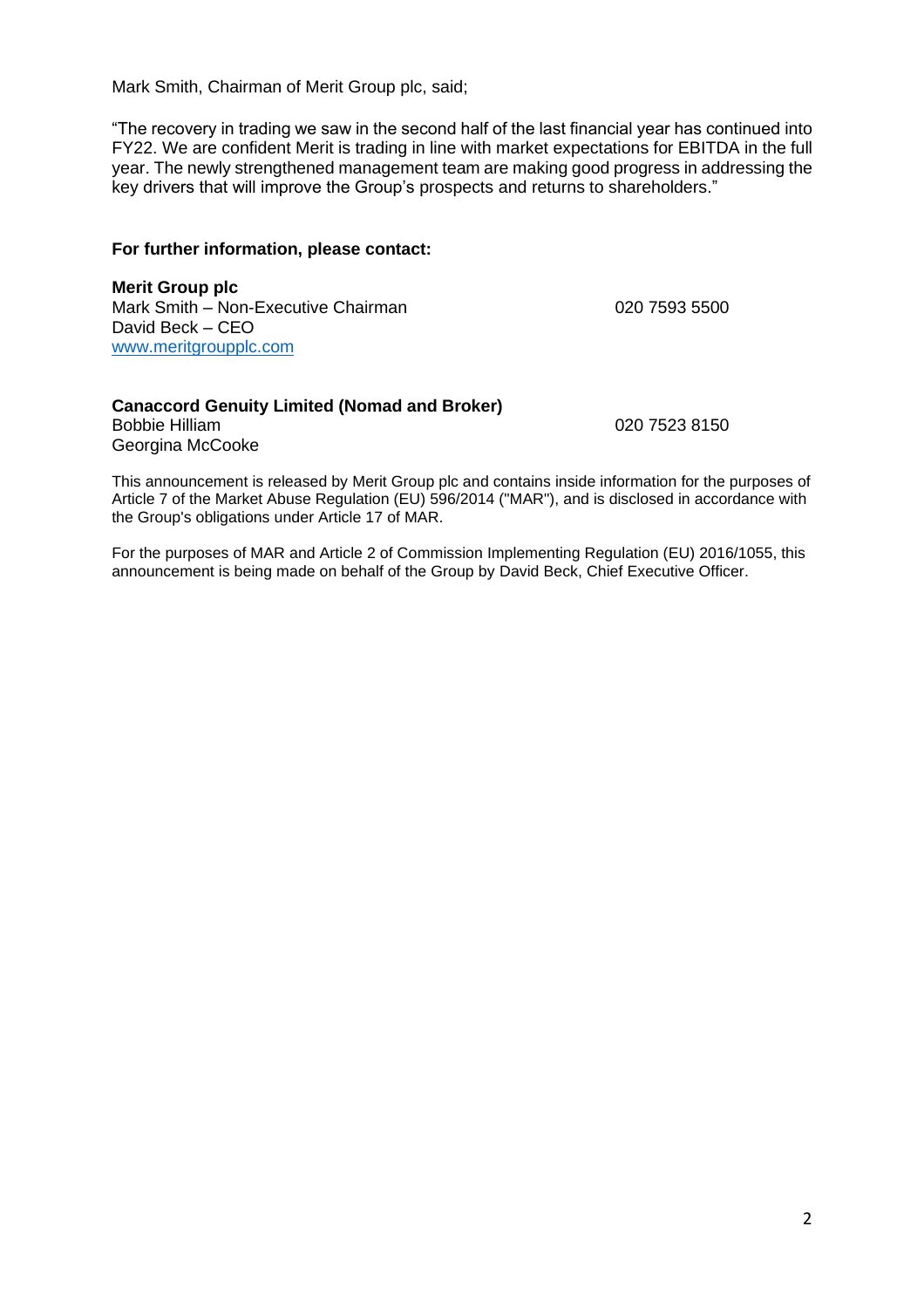#### **BUSINESS AND OPERATIONAL REVIEW**

The interim results are in line with market expectations, despite some residual impact from the ongoing global pandemic. Adjusted EBITDA of £1.3m in the first half compared to a first half EBITDA loss of £0.2m in the prior year, driven by both higher revenue and improvements in gross margin.

#### **Strategy**

The Group's strategy is built around using technology to provide high quality data and intelligence to its customers. Through a combination of technology led data capture and delivery, tight cost controls and a focus on growth markets we are seeking to grow gross margins in both our operating divisions; Merit Data & Technology and Dods.

#### **Merit Data & Technology**

Merit Data & Technology uses its proprietary technology, including machine learning and Artificial Intelligence (AI) to enhance industry intelligence and marketing data. The business, which was acquired by the Group in 2019, has longstanding customers that provide the business with high levels of recurring revenue. We provide a range of data and intelligence products and services to largely UK based customers.

Merit Data & Technology reported an Adjusted EBITDA of £1.0m in the first half against £0.7m in the same period in the previous year.

The strength of customer relationships and the nature of the work undertaken allowed the Merit Data & Technology division to continue to trade well through the worst of the pandemic, with only its marketing data segment being significantly affected, as clients were restricted in their ability to hold face to face events.

The software and technology resourcing part of Merit Data & Technology operates in a particularly buoyant market for people with technology skills. Growth in this segment has been tempered by a significant shortage of supply of good people which has led to both recruitment issues and wage inflation.

The industry data segment has secured new 'big data' projects in the pharmaceutical and publishing spaces and developed new products. We are particularly pleased to have increased our footprint with large existing clients including Lexis Nexis, the biggest division of Relx and Informa Intelligence. Expansion of our work for existing clients is a strong vote of confidence in our delivery, we have further projects under consideration with both companies.

The investment in DataWorks announced earlier in the year is progressing with advanced user testing underway and a comprehensive marketing plan in place for launch later in the financial year.

#### **Dods**

The Dods business comprises a leading political intelligence offering that has approximately 1,400 customers; a media portfolio of influential political titles largely delivered online; an events business that supports our clients in their engagement with political audiences and a growing training business aimed at both the UK civil service and international NGOs.

In the first half Dods made an adjusted EBITDA of £0.2m, after central overheads of £0.5m, against a loss of £0.9m in the same period last year. All areas of the business grew revenues, with particularly strong recovery in the events and training businesses.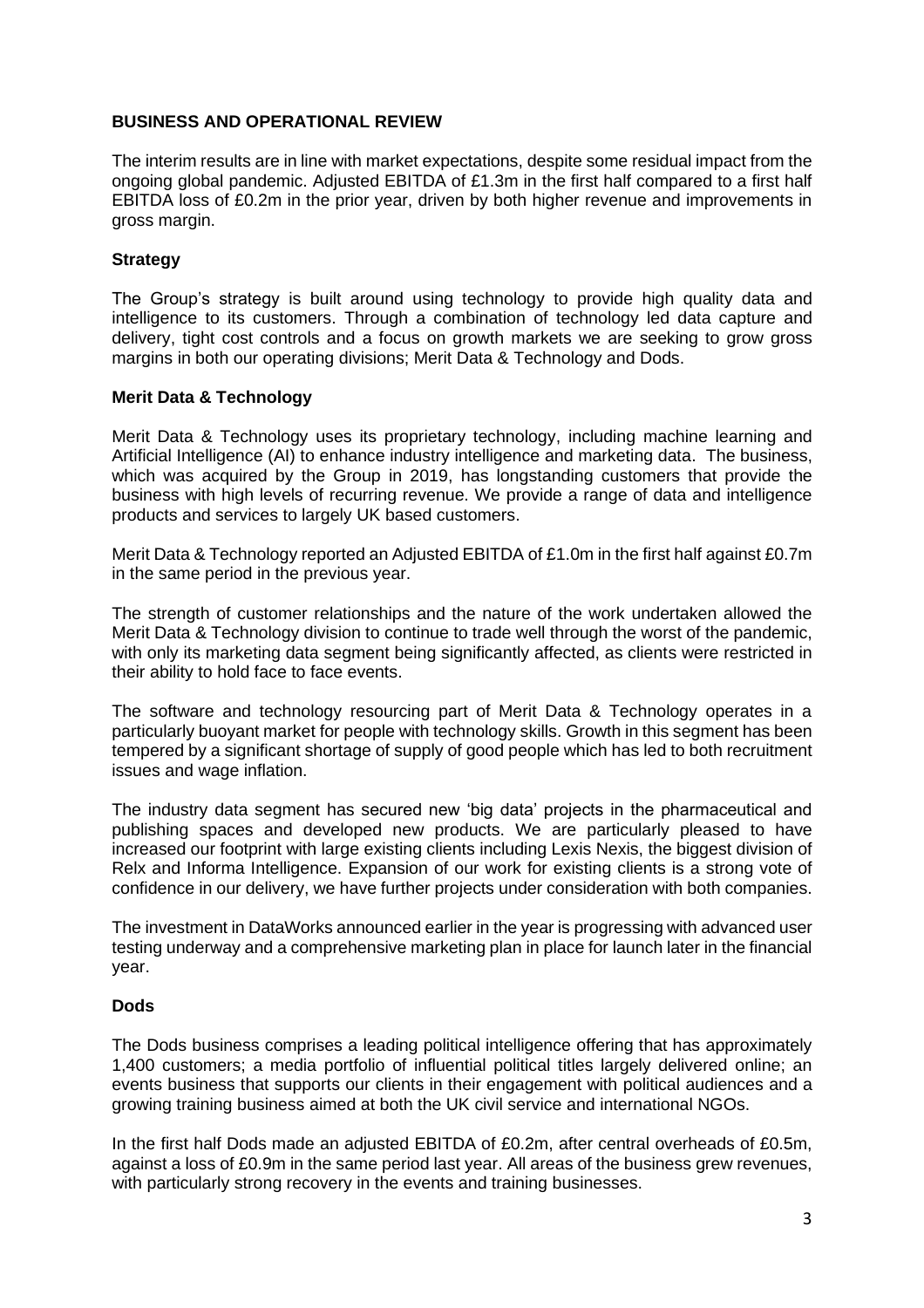Political Intelligence is at the centre of the Dods business, we are an industry leader with an enviable reputation for the comprehensiveness of our service and the quality of analysis we provide customers. In the second half of the current financial year we will complete the upgrade of our online platform to enhance the user experience and allow our customers to derive even more value from the service we provide through tailored reports and consultancy.

Our media business earned a higher proportion of revenue from online advertising and growing user numbers for our websites, notably Politics Home [www.politicshome.com,](http://www.politicshome.com/) our political news website, which now averages 500,000 unique users per month. We have four other core media properties, three centred around the workings of parliaments; The House, Holyrood and The Parliament, and Civil Service World an essential source of news and analysis for those that work in the UK civil service.

The Dods events business has recovered from the most severe impacts of the pandemic however it has further to go to achieve a full recovery as customers still have concerns, and face some ongoing restrictions, on full scale face to face events. We ran a number of successful and high profile events during the half including the NHS awards in June. We saw the return of in person events at the political party conferences, and our prestigious annual Holyrood Garden Party returned in September.

Dods' Training business has also recovered quickly and recent strong sales activity gives us increasing confidence that there is further growth to come from this segment. In the first half we won a significant three year training contract with the Welsh Government.

#### **London Premises**

The Group has targeted to make significant overhead savings by reducing its real estate costs in London where we are halfway through a ten year lease in The Shard. Since the period end the Company has agreed its five year rent review with its Landlord at a net effective rent of £66.50 per sq ft (representing a 1% per annum increase). The Group and its property advisers believe this new rent and the certainty of having concluded our mid lease review will improve our ability to assign or sublet the space we currently occupy in The Shard.

#### **Board Appointments**

David Beck was confirmed as CEO and joined the Board in September. The Board are pleased to announce that Philip Machray, who joined the Company as CFO in October 2021, has today been appointed to the Board. The Company can confirm that save as disclosed in the announcement on 7 September 2021, there is no further information to be disclosed in relation to Philip Machray's appointments pursuant to AIM Rule 17 or paragraph (g) of Schedule Two of the AIM Rules for Companies.

Simon Bullock will be stepping down from the Board following release of today's interim results. Cornelius Conlon, was appointed CTO in September in recognition of the importance the Board places on the Group continuing to develop innovative and market leading technologies.

### **Outlook**

The Group is confident of meeting market expectations for EBITDA in the full year. Our growth prospects beyond the current year are underpinned by investments we have been making in our businesses. Our market leading political intelligence service will benefit from a major platform upgrade. Our data business continues to win new clients in new sectors and is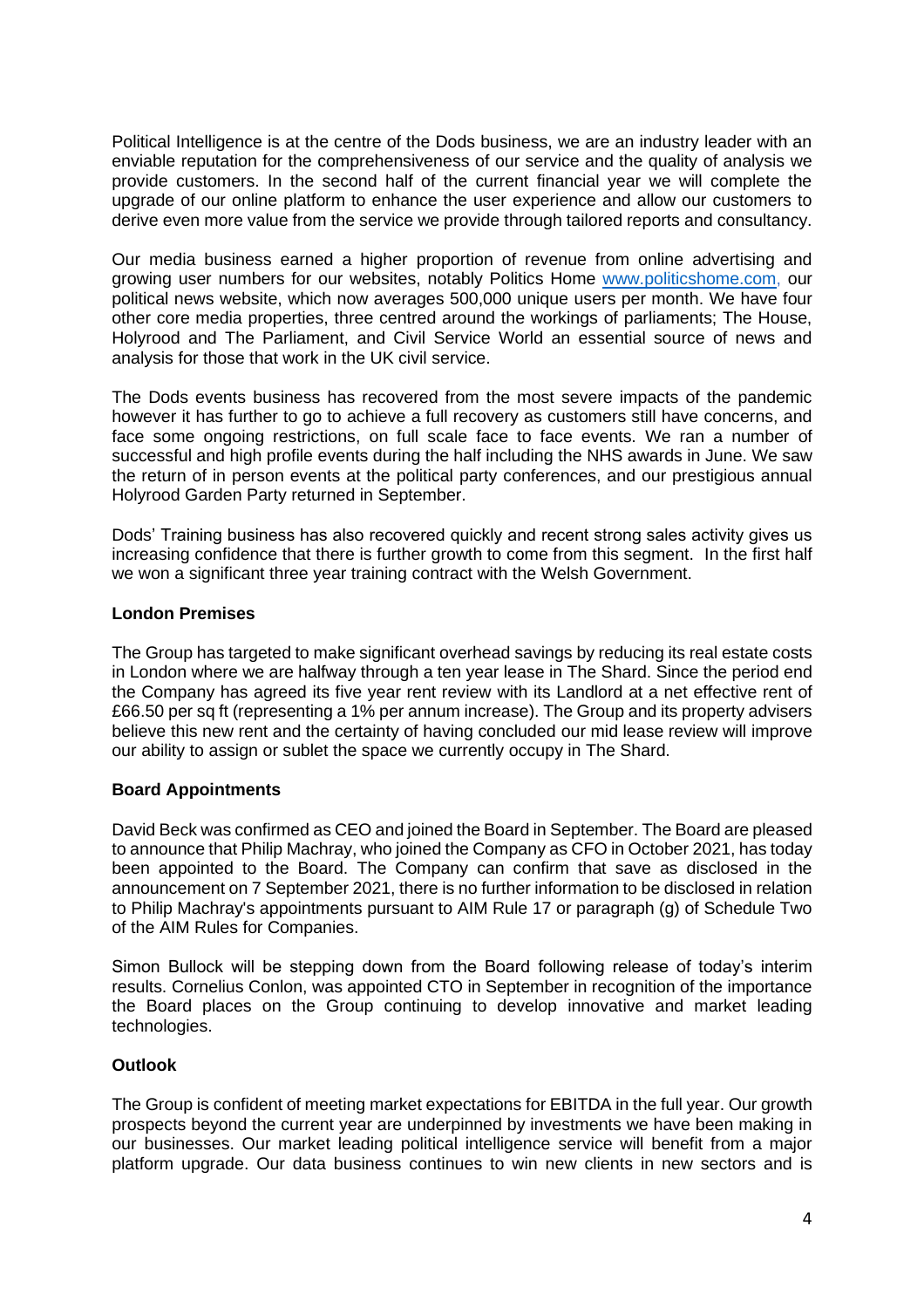confident of entering the very large e-commerce sector, enabled by the Group's strategic investment in DataWorks made earlier this year.

**David Beck** CEO Merit Group plc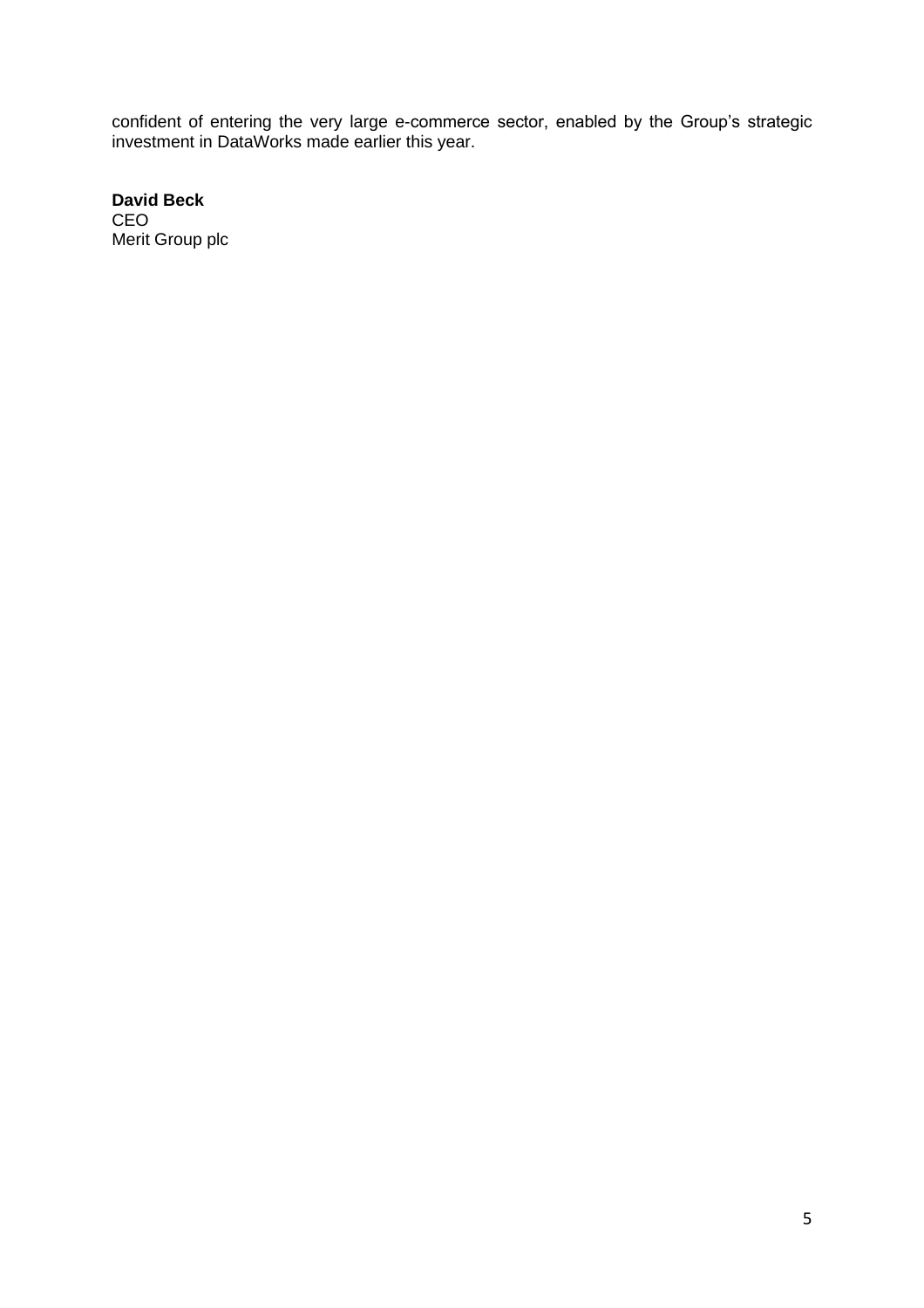#### **FINANCIAL REVIEW**

#### **Income Statement**

The Group's revenue increased by 21% to £12.3m (H1 2021: £10.2m).

Revenues from Merit Data and Technology increased by £0.1m (2%). Dods revenue increased by 38% from £5.2m to £7.2m. The increase is largely attributable to Events (from £0.2m to £1.4m), Training (from £0.4m to £0.9m) and Media (from £1.1m to £1.6m).

During the period gross profit increased by 47% to £4.8m (H1 2021: £3.2m). Gross margin increased from 31% to 39% in the period.

Adjusted EBITDA increased by £1.5m to £1.3m (H1 2021: £0.2m EBITDA loss) Other operating income was £44k (H1 2021: £0.5m), as less staff were on furlough and supported the improvement in revenue. Operating loss fell by £1.8m to £0.5m (H1 2021: £2.3m loss), after a right-of-use assets charge of £0.7m (H1 2021: £0.7m), an amortisation on acquired intangibles under business combinations of £0.4m (H1 2021: £0.4m), a charge of £0.2m (H1 2021: £0.2m) for intangible assets amortisation, a charge of £0.3m (H1 2021: £0.3m) for depreciation of tangible assets and non-recurring costs of £0.2m (H1 2021: £0.5m).

Net finance costs have decreased for the period to £0.2m (H1 2021: £0.3m) reflecting favourable foreign exchange movements.

Adjusted earnings per share, basic and diluted, in the period were a loss of 0.33 pence and 0.33 pence respectively (H1 2021: loss of 8.55 pence) and were based on the adjusted loss for the period of £0.1m (H1 2021: £1.7m loss) with a weighted average number of shares in issue during the period of 20,788,375 (diluted 20,844,161).

Earnings per share, both basic and diluted, from continuing operations in the period were a loss of 3.10 pence (H1 2021: loss of 12.88 pence) and were based on the loss after tax for the period of £0.6m (H1 2021: loss of £2.6m).

Whilst the Company's focus remains on cash preservation and repositioning the business for future growth, the Board is not proposing a dividend (H1 2021: £nil).

#### **Going Concern**

The Directors assessed the Group's prospects, both as a going concern and its longer term viability, at the time of approval of the Group's 2021 Annual Report. Further information is set out on page 19 of the 2021 Annual Report. At the half year, the directors have reviewed the going concern assessment, including the ongoing impact of Covid-19 and the mitigating actions in place to manage cost and cash flow. Having regard to the financial position of the Group, it's cash, liquidity position and borrowing facilities as detailed further in the Statement of Financial Position, the Directors are satisfied that the Group is able to continue to meet its financial liabilities as they fall due for the foreseeable future. Accordingly, the Directors have adopted the going concern basis of accounting in the preparation of the Group's interim results report.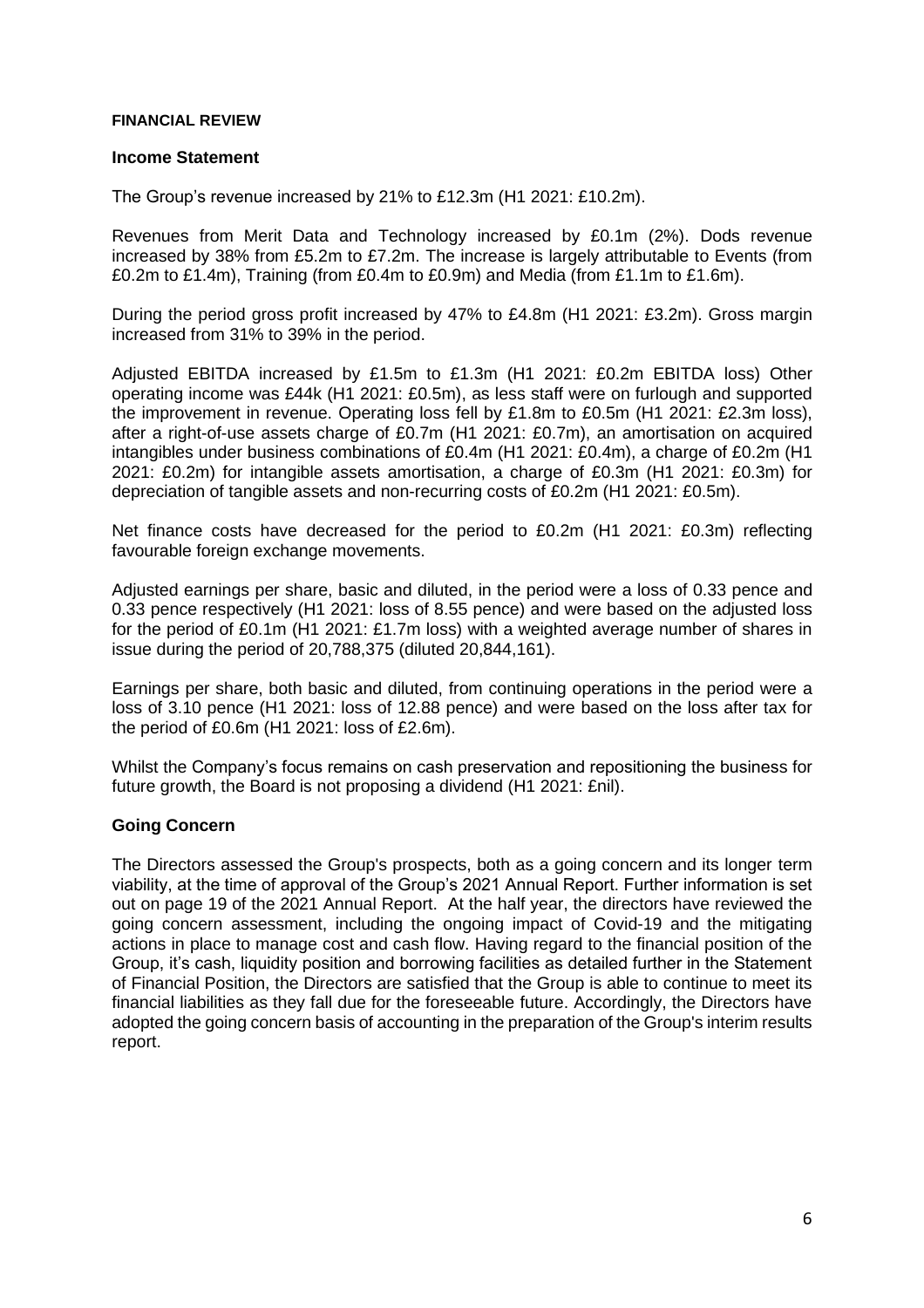#### **Statement of Financial Position**

#### *Assets*

Non-current assets consisted of goodwill of £28.9m (FY 2021: £28.9m), intangible assets of £10.4m (FY 2021: £10.4m) and tangible fixed assets of £2.1m (FY 2021: £2.2m).

The Group holds a 40% stake in the issued share capital of Sans Frontières Associates (SFA) with a carrying amount of £0.2m (FY 2021: £0.2m) and has loaned SFA £0.4m (FY 2021: £0.6m) at the period end. The loan is unsecured and carries no interest charge. Additionally, the Group holds a 30% stake in Social 360 at cost of £0.5m (FY 2021: £0.5m). The Group acquired a 10.9% stake in DataWorks Ltd for £0.5m during the period.

The Group had a cash balance of £2.8m (FY 2021: £5.6m) and gross borrowings of £4.5m at the period end (FY 2021: £4.6m).

Total assets of the Group were £58.2m (FY 2021: £60.7m) with the main movements being a reduction in cash and cash equivalents of £2.8m and an increase in investments in associate of £0.5m for DataWorks Ltd investment.

#### *Equity and Liabilities*

The Group has a bank term loan of £2.6m (FY 2021: £2.6m). The current amount due is £0.5m (FY 2021: £0.3m) and non-current is £2.0m (FY 2021: £2.4m). The loan has a repayment schedule through to June 2024. The Group also has a RCF loan facility of £2.0m available through to December 2023. This RCF facility was fully drawn throughout the period and stood at £2.0m at the period end (FY 2021: £2.0m). Due to its revolving nature, this loan is all shown as due within one year.

Current liabilities fell by £1.1m to £16.3m (FY 2021: £17.4m). Excluding the term loan and RCF, the current liabilities decreased primarily because of payments of £0.5m of VAT, paid between April 2021 and September 2021, which was deferred from FY21 under an arrangement made available as part of the UK Government's support for businesses impacted by Covid-19. Deferred VAT at the period end was £0.9m (FY21 £1.4m).

Deferred tax liability was £0.2m (FY 2021: £0.2m).

Total equity reduced by £0.6m to £33.4m (FY 2021: £34.0m), reflecting the loss for the period.

#### *Liquidity and capital resources*

Net cashflow from operating activities amounted to a £0.3m outflow in the period (H1 2021 £0.7m outflow) as operating cashflows were utilised in the repayment of operating liabilities deferred from prior periods in response to Covid-19. The total net movement in working capital of £1.4m during the period , reflected a reversal of some of the working capital measures taken during FY21 in response to Covid-19, including £0.5m partial repayment of the deferred VAT liability. Operating liabilities of £1.0m in relation to these measures remain deferred at the period end.

Operating cash inflow, before repayment of deferred liabilities and exceptional items amounted to £0.6m; (H1 2021 £0.2m inflow).

The cash position at the period end was £2.8m (H2 2021: £4.1m). As at 30 September 2021 the Group had a net debt position of £1.8m (H1 2021: net cash £1.1m).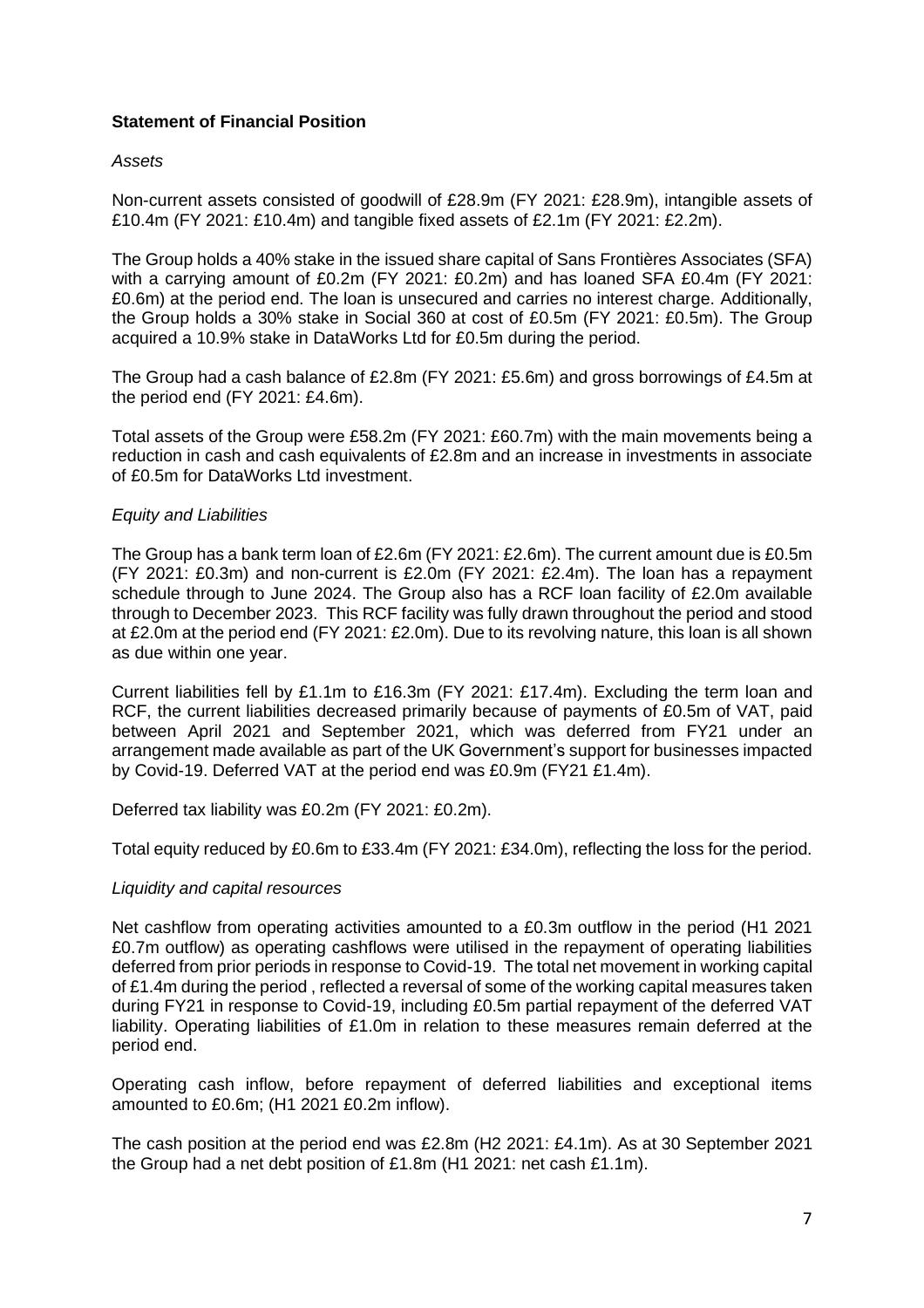On 30 June 2021 the Group agreed revised facilities with Barclays Bank which included:

- Term Loan: reduced payments in the current year with offsetting increases in subsequent years although no increase in overall duration of the loan; a change in pricing from 3.25% above LIBOR to 3.75% above the Bank of England interest rate;
- RCF: a change in pricing, effective January 2022; from 3.50% above LIBOR to 4.00% above the Bank of England interest rate;
- Covenants: revised leverage and debt service covenants with effect from 1 April 2021 for the balance of the facility (June 2024);
- Cash: the requirement to maintain a minimum cash balance, across the Group, of £0.5m.

## *Simon Bullock*

*Chief Financial Officer*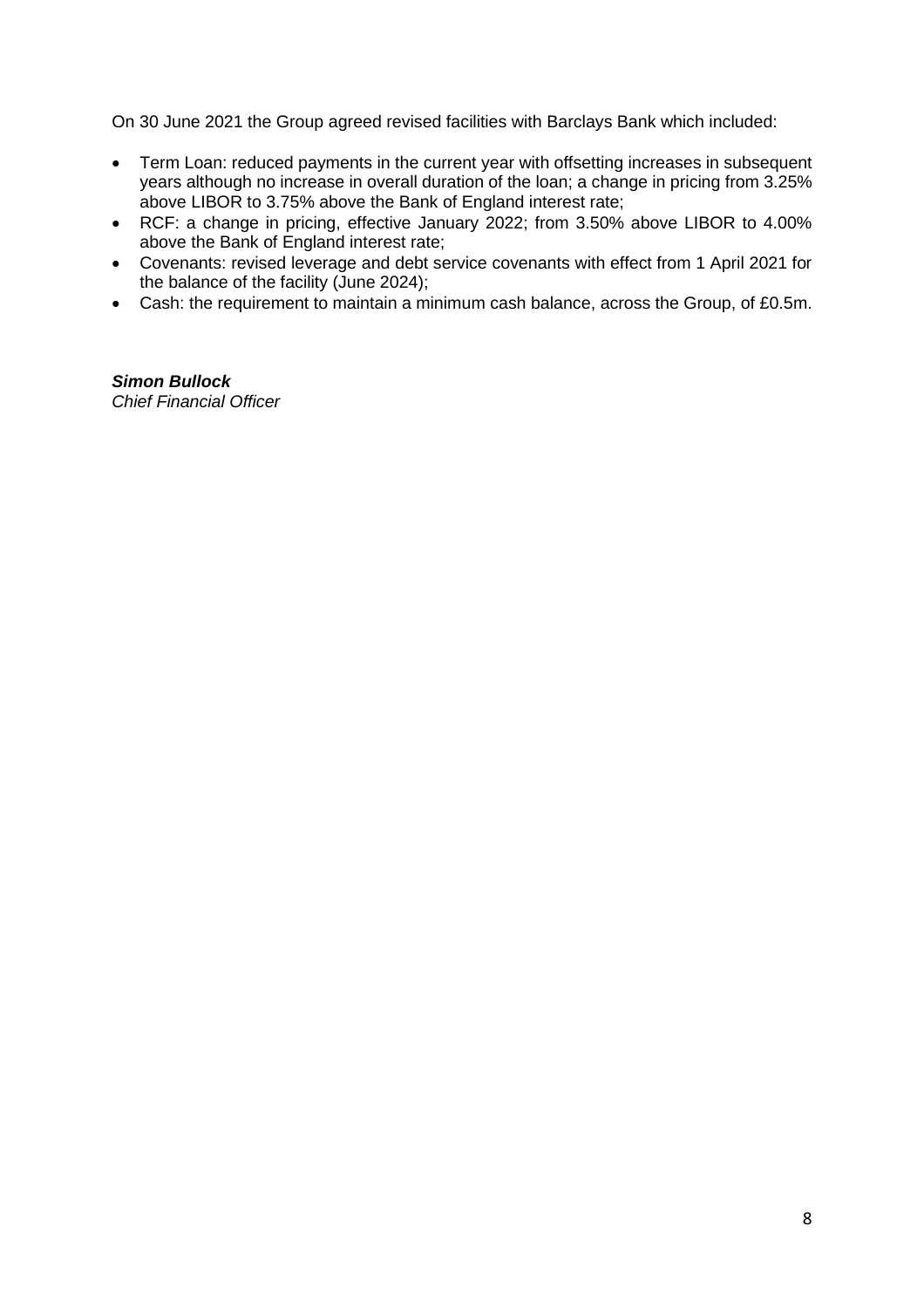#### **Condensed consolidated income statement For the half year ended 30 September 2021**

|                                                                              | <b>Note</b>    | <b>Unaudited</b><br>Half year ended<br>30 Sept 2021<br>£'000 | Restated<br>Unaudited<br>Half year ended<br>30 Sept 2020<br>£'000 | Audited<br>Year ended<br>31 Mar 2021<br>£'000 |
|------------------------------------------------------------------------------|----------------|--------------------------------------------------------------|-------------------------------------------------------------------|-----------------------------------------------|
| <b>Revenue</b>                                                               | $\overline{2}$ | 12,338                                                       | 10,227                                                            | 24,690                                        |
| Cost of sales                                                                |                | (7, 565)                                                     | (7,051)                                                           | (16, 402)                                     |
| <b>Gross profit</b>                                                          |                | 4,773                                                        | 3,176                                                             | 8,288                                         |
| Administrative expenses*                                                     |                | (3, 566)                                                     | (3,873)                                                           | (6,979)                                       |
| Other operating income                                                       | 3              | 44                                                           | 500                                                               | 688                                           |
| <b>Adjusted EBITDA</b>                                                       |                | 1,251                                                        | (197)                                                             | 1,997                                         |
| Depreciation of tangible fixed assets*                                       |                | (273)                                                        | (297)                                                             | (612)                                         |
| Depreciation of right-of-use assets*                                         |                | (660)                                                        | (704)                                                             | (1, 330)                                      |
| Amortisation of intangible assets acquired<br>through business combinations* |                | (431)                                                        | (426)                                                             | (862)                                         |
| Amortisation of software intangible assets*                                  |                | (184)                                                        | (228)                                                             | (488)                                         |
| Total administrative expense <sup>(1)</sup>                                  |                | (5, 114)                                                     | (5,028)                                                           | (10, 271)                                     |
| Non-recurring items                                                          | 4              |                                                              |                                                                   |                                               |
| People-related costs                                                         |                | (158)                                                        | (415)                                                             | (995)                                         |
| Other non-recurring items                                                    |                | (20)                                                         | (35)                                                              | (210)                                         |
| <b>Operating loss</b>                                                        |                | (475)                                                        | (2,302)                                                           | (2,500)                                       |
| Net finance costs                                                            |                | (171)                                                        | (300)                                                             | (669)                                         |
| Share of profit of associate                                                 |                |                                                              |                                                                   | 56                                            |
| Loss before tax                                                              |                | (646)                                                        | (2,602)                                                           | (3, 113)                                      |
| Income tax credit                                                            |                |                                                              | 3                                                                 | 389                                           |
| Loss for the period                                                          |                | (646)                                                        | (2, 599)                                                          | (2,724)                                       |
|                                                                              |                |                                                              |                                                                   |                                               |
| Loss per share (pence)                                                       |                |                                                              |                                                                   |                                               |
| Basic                                                                        | 5              | (3.10p)                                                      | (12.88p)                                                          | (13.28p)                                      |
| <b>Diluted</b>                                                               | 5              | (3.10p)                                                      | (12.88p)                                                          | (13.28p)                                      |

(1) Total of all line items marked (\*)

The notes on pages 15 to 23 form part of these unaudited interim results.

Restatement:

- £500k of other operating income has been reclassed from "Administrative expenses" and shown separately in "Other operating income" to bring into conformity with the FY21 Annual report, the £500k relates to the UK Governments Coronavirus Job Retention scheme. This has no impact on the prior results and is only a reclassification. Previously "Administrative expenses" was stated as £3,373k and "other operating income" as £nil.
- £272k has been restated within Non-recurring items to "people related costs", previously was part of "Nonrecurring acquisition costs and professional fees". This has no impact on the prior results and is only a reclassification. Previously "Non-recurring acquisition costs and professional fees" was £272k and "people related costs" was £143k.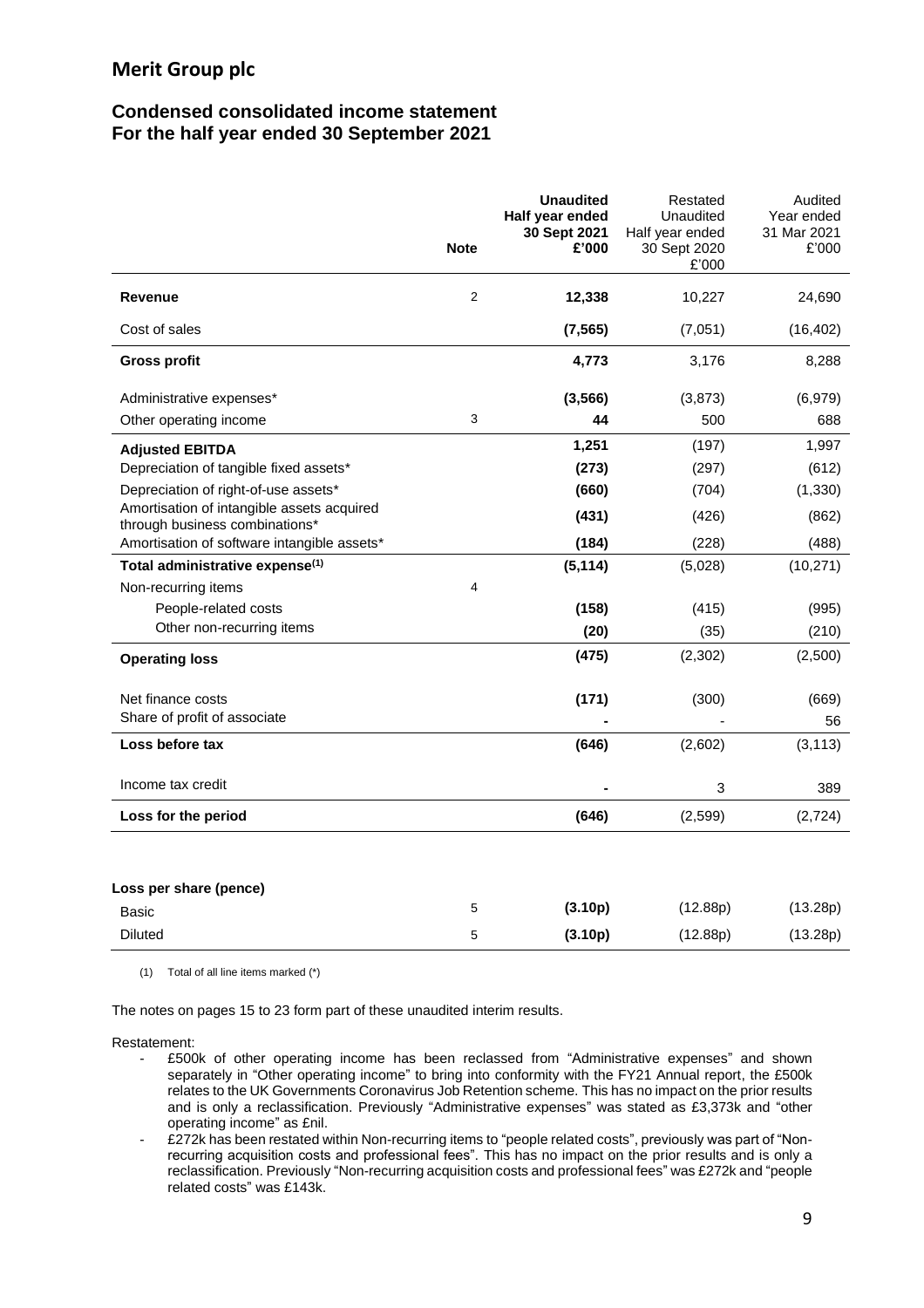## **Condensed consolidated statement of comprehensive income For the half year ended 30 September 2021**

|                                                                   | <b>Unaudited</b><br>Half year ended<br>30 Sept 2021<br>£'000 | Unaudited<br>Half year ended<br>30 Sept 2020<br>£'000 | Audited<br>Year ended<br>31 Mar 2021<br>£'000 |
|-------------------------------------------------------------------|--------------------------------------------------------------|-------------------------------------------------------|-----------------------------------------------|
| Loss for the period                                               | (646)                                                        | (2,599)                                               | (2,724)                                       |
| Items that may be subsequently reclassified to Profit<br>and loss |                                                              |                                                       |                                               |
| Exchange differences on translation of foreign operations         | 28                                                           | 117                                                   | (19)                                          |
| Remeasurement of defined benefits obligation                      | 20                                                           |                                                       | (45)                                          |
| Other comprehensive income for the period                         | 48                                                           | 117                                                   | (64)                                          |
| Total comprehensive loss for the period                           | (598)                                                        | (2,482)                                               | (2,788)                                       |

The notes on pages 15 to 23 form part of these unaudited interim results.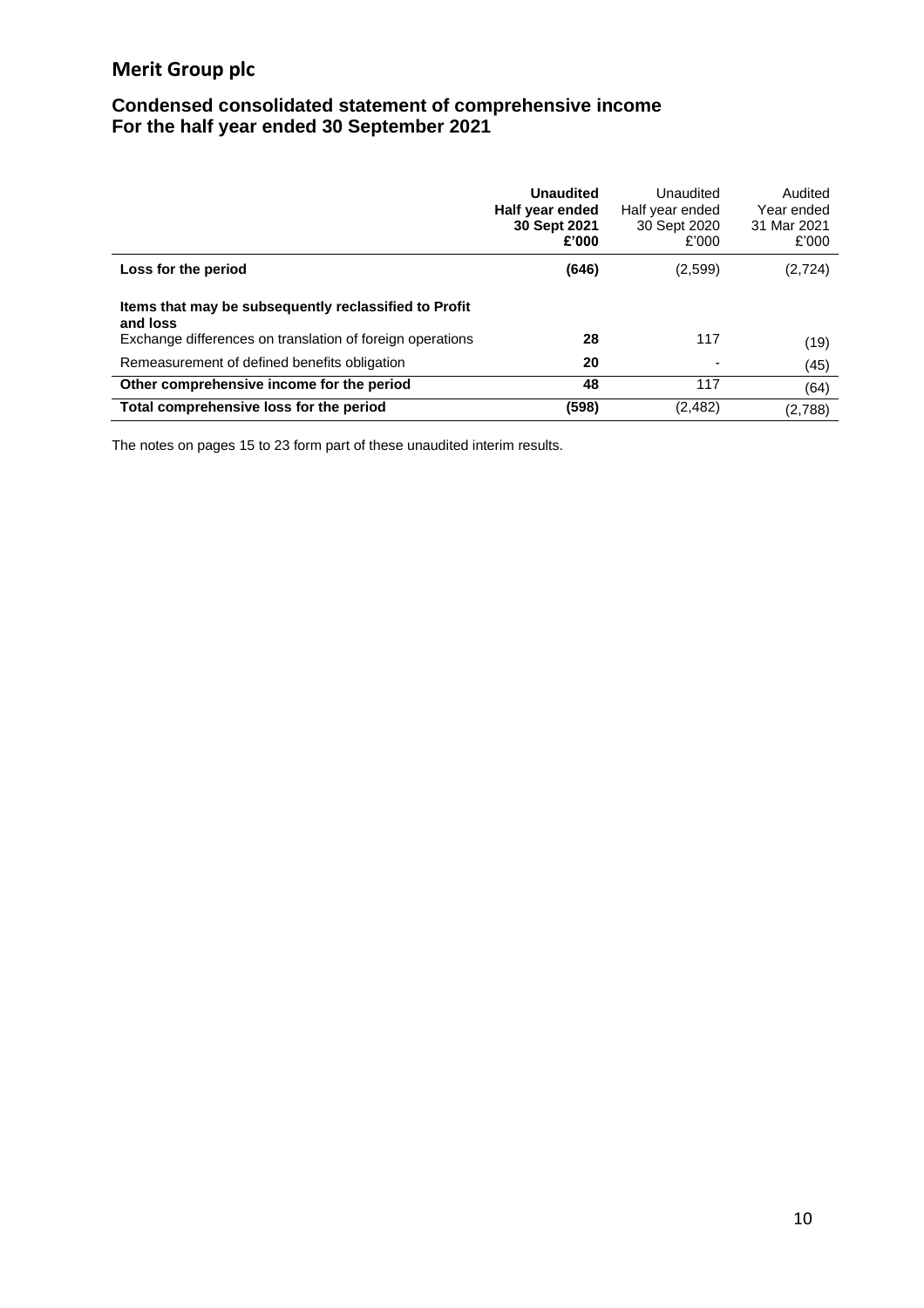### **Condensed consolidated statement of financial position As at 30 September 2021**

|                                              | <b>Note</b> | <b>Unaudited</b><br>30 Sept 2021<br>£'000 | Restated*<br>Unaudited<br>30 Sept 2020<br>£'000 | Audited<br>31 Mar 2021<br>£'000 |
|----------------------------------------------|-------------|-------------------------------------------|-------------------------------------------------|---------------------------------|
| <b>Non-current assets</b>                    |             |                                           |                                                 |                                 |
| Goodwill                                     | 6           | 28,911                                    | 28,845                                          | 28,911                          |
| Intangible assets                            | 7           | 10,358                                    | 11,042                                          | 10,449                          |
| Property, plant and equipment                | 8           | 2,082                                     | 1,879                                           | 2,184                           |
| Right-of-use asset                           |             | 6,541                                     | 7,412                                           | 6,688                           |
| Investment in associates                     |             | 1,167                                     | 690                                             | 717                             |
| Long-term loan receivable                    |             |                                           | 560                                             |                                 |
| <b>Total non-current assets</b>              |             | 49,059                                    | 50,428                                          | 48,949                          |
| <b>Current assets</b>                        |             |                                           |                                                 |                                 |
| Work in progress and inventories             |             | 119                                       | 434                                             | 36                              |
| Trade and other receivables                  |             | 5,786                                     | 5,544                                           | 5,584                           |
| Loan receivable                              |             | 420                                       |                                                 | 560                             |
| Cash and cash equivalents                    |             | 2,804                                     | 4,100                                           | 5,565                           |
| <b>Total current assets</b>                  |             | 9,129                                     | 10,078                                          | 11,745                          |
| <b>Total assets</b>                          |             | 58,188                                    | 60,506                                          | 60,694                          |
|                                              |             |                                           |                                                 |                                 |
| <b>Capital and reserves</b>                  |             |                                           |                                                 |                                 |
| Issued capital                               | 10          | 5,821                                     | 19,501                                          | 19,501                          |
| Share premium                                |             |                                           | 20,866<br>415                                   | 20,866                          |
| Merger reserves                              |             |                                           |                                                 | 409                             |
| Retained profit/(loss)<br>Redemption reserve |             | 13,958<br>13,680                          | (6, 473)                                        | (6,671)                         |
| Share option reserve                         |             | 58                                        | 85                                              | 58                              |
| Other reserves                               |             | (25)                                      |                                                 | (45)                            |
| <b>Translation reserve</b>                   |             | (52)                                      | (72)                                            | (80)                            |
| <b>Total equity</b>                          |             | 33,440                                    | 34,322                                          | 34,038                          |
| <b>Current liabilities</b>                   |             |                                           |                                                 |                                 |
| Trade and other payables                     |             | 10,966                                    | 12,495                                          | 12,582                          |
| Pension obligation                           |             | 78                                        | 54                                              | 73                              |
| Deferred consideration                       |             | 1,046                                     | 1,046                                           | 1,046                           |
| Bank loan & RCF                              |             | 2,541                                     | 857                                             | 2,253                           |
| Lease liability                              |             | 1,680                                     | 1,515                                           | 1,467                           |
| <b>Total current liabilities</b>             |             | 16,311                                    | 15,967                                          | 17,421                          |
| <b>Non-current liabilities</b>               |             |                                           |                                                 |                                 |
| Deferred tax liability                       |             | 222                                       | 862                                             | 222                             |
| Pension obligation                           |             | 146                                       | 84                                              | 166                             |
| Bank loan                                    |             | 2,024                                     | 2,143                                           | 2,378                           |
| Lease liability                              |             | 6,045                                     | 7,128                                           | 6,469                           |
| <b>Total non-current liabilities</b>         |             | 8,437                                     | 10,217                                          | 9,235                           |
| <b>Total equity and liabilities</b>          |             | 58,188                                    | 60,506                                          | 60,694                          |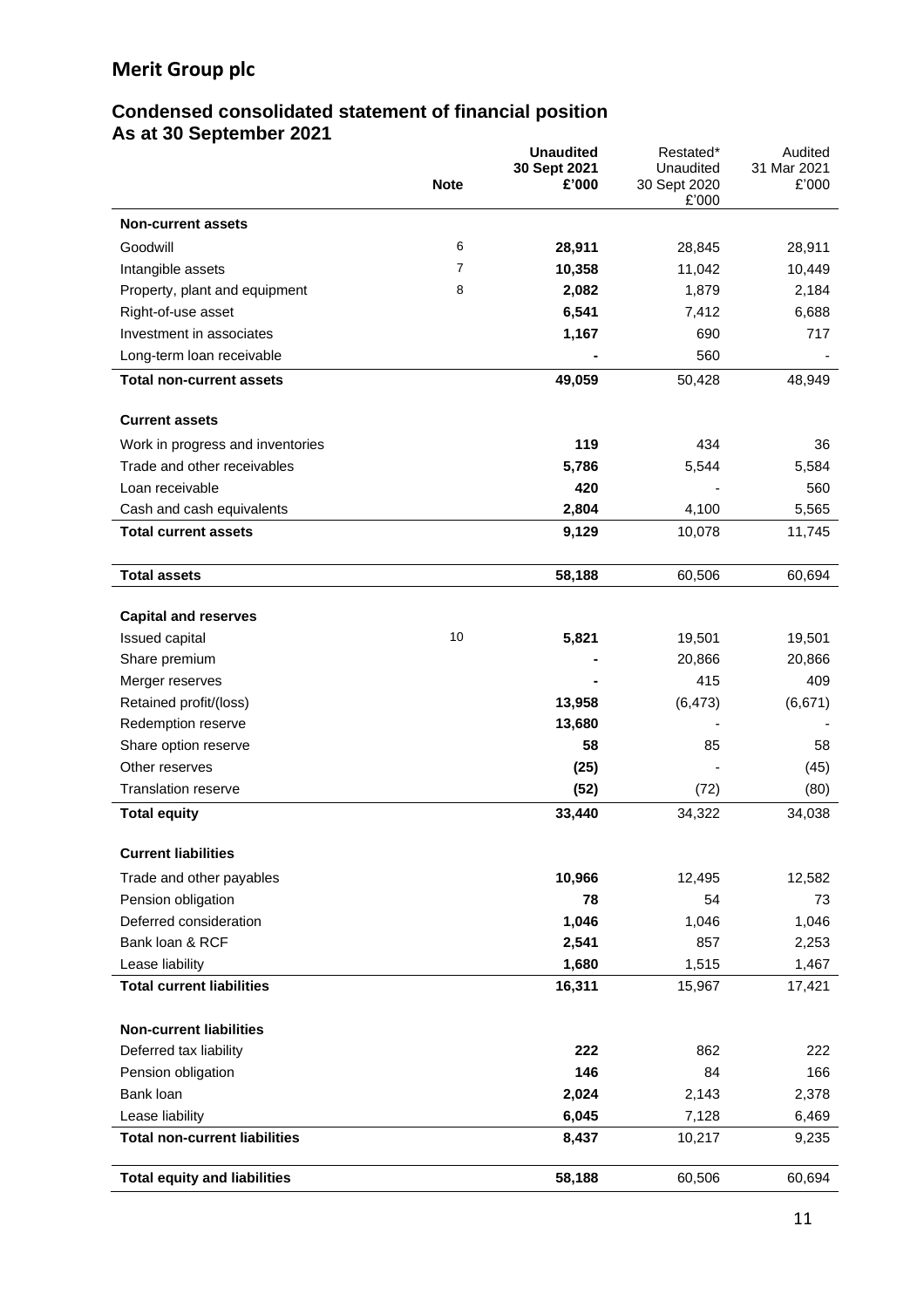## **Notes to the condensed consolidated financial statements For the half year ended 30 September 2021**

The notes on pages 15 to 23 form part of these unaudited interim results.

\*Restatements:

- "Trade and other payables" from £12,633k to £12,495k due to the separate disclosure of the "Pension obligation", the difference of £138k is now shown as a separate line item "Pension obligation" of £54k in "Current liabilities" and £84k in "Non-current liabilities". Previously "Pension obligation" was not separately disclosed.
- Upon the acquisition of Meritgroup Limited the Company became obligated, under certain conditions, to make payments to two employees, these were originally recorded in "Deferred consideration" and "Trade and other receivables" effectively grossing up the balance sheet assets and liabilities, however subsequently it was decided this is not the correct treatment as these are contingent liabilities. "Deferred consideration" of £272k has been removed from both "Current liabilities" and "Non-current Liabilities" restating the balance from £1,318k to £1,046k and £272k to £nil respectively. "Trade and other receivables" have also been reduced by £544k from £6,088k to £5,544k.

Due to the above restatements the balances of "Current assets" have changed from £6,088k to £5,544k, "Total assets" from £61,050k to £60,506k. "Current liabilities" has changed from £16,323k to £15,967k and "Non-current liabilities" from £10,405k to £10,217k, "Total equity and liabilities" has changed from £61,050k to £60,506k.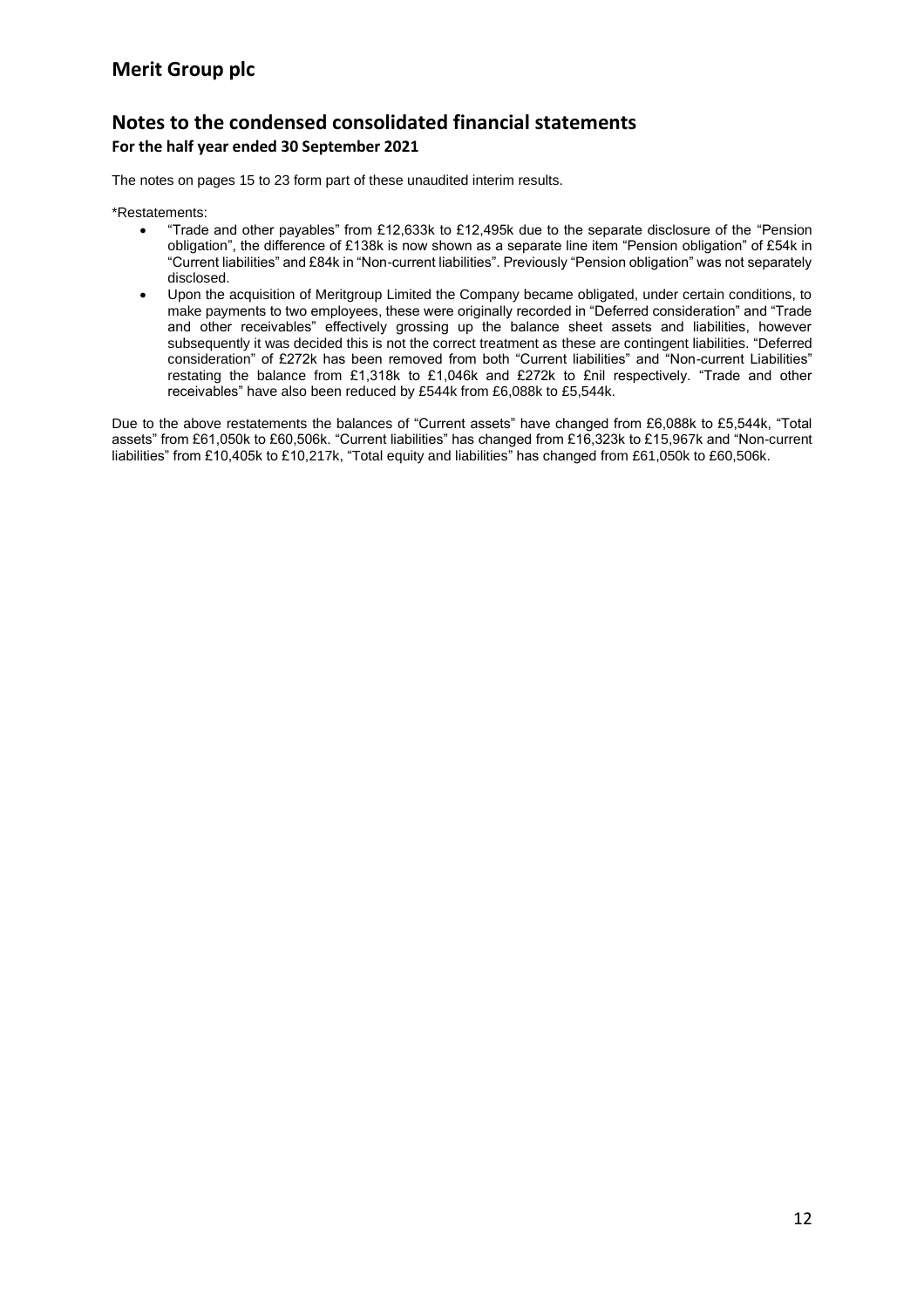#### **Condensed consolidated statement of changes in equity For the half year ended 30 September 2021**

|                                             | Issued           | Share<br>premium                 | Merger                          | Retained<br>earnings | Redemption<br>reserve                      | Share<br>option         | Other                                      | Translation<br>reserve <sup>3</sup> | <b>Total</b><br>shareholders'<br>funds |
|---------------------------------------------|------------------|----------------------------------|---------------------------------|----------------------|--------------------------------------------|-------------------------|--------------------------------------------|-------------------------------------|----------------------------------------|
|                                             | capital<br>£'000 | $r$ eserve <sup>1</sup><br>£'000 | $r$ eserve $2$<br>£'000         | £'000                | £'000                                      | $r$ eserve $4$<br>£'000 | reserve<br>£'000                           | £'000                               | £'000                                  |
| <b>Unaudited</b>                            |                  |                                  |                                 |                      |                                            |                         |                                            |                                     |                                        |
| <b>At 1 April 2020</b>                      | 19,239           | 20,082                           | 409                             | (3,991)              |                                            | 75                      |                                            | (61)                                | 35,753                                 |
| Total comprehensive income                  |                  |                                  |                                 |                      |                                            |                         |                                            |                                     |                                        |
| Loss for the period                         | ٠                | $\overline{\phantom{0}}$         | $\blacksquare$                  | (2, 482)             |                                            |                         |                                            |                                     | (2, 482)                               |
| Transactions with owners                    |                  |                                  |                                 |                      |                                            |                         |                                            |                                     |                                        |
| Issue of ordinary shares                    | 262              | 784                              |                                 |                      |                                            |                         |                                            |                                     | 1,046                                  |
| Other comprehensive loss                    |                  |                                  |                                 |                      |                                            |                         |                                            |                                     |                                        |
| Currency translation                        |                  |                                  | 6                               |                      |                                            |                         |                                            | (11)                                | (5)                                    |
| differences                                 |                  |                                  |                                 |                      |                                            |                         |                                            |                                     | 10                                     |
| Share-based payment<br>At 30 September 2020 | 19,501           | 20,866                           | $\overline{\phantom{a}}$<br>415 | (6, 473)             | $\overline{\phantom{a}}$<br>$\blacksquare$ | 10<br>85                | $\overline{\phantom{a}}$<br>$\blacksquare$ | (72)                                | 34,322                                 |
|                                             |                  |                                  |                                 |                      |                                            |                         |                                            |                                     |                                        |
| <b>At 1 April 2021</b>                      | 19,501           | 20,866                           | 409                             | (6, 671)             |                                            | 58                      | (45)                                       | (80)                                | 34,038                                 |
| Total comprehensive income                  |                  |                                  |                                 |                      |                                            |                         |                                            |                                     |                                        |
| Loss for the period                         |                  |                                  |                                 | (646)                |                                            |                         |                                            |                                     | (646)                                  |
| Currency translation                        |                  |                                  |                                 |                      |                                            |                         |                                            |                                     |                                        |
| <b>Differences</b>                          |                  |                                  |                                 |                      |                                            |                         |                                            | 28                                  | 28                                     |
|                                             |                  |                                  |                                 |                      |                                            |                         |                                            |                                     |                                        |
| Remeasurement of<br>defined benefits        |                  |                                  |                                 |                      |                                            |                         | 20                                         |                                     | 20                                     |
| obligations                                 |                  |                                  |                                 |                      |                                            |                         |                                            |                                     |                                        |
| <b>Total comprehensive</b>                  |                  |                                  |                                 |                      |                                            |                         |                                            |                                     |                                        |
| income                                      |                  |                                  |                                 |                      |                                            |                         |                                            |                                     | 598                                    |
| Transactions with owners                    |                  |                                  |                                 |                      |                                            |                         |                                            |                                     |                                        |
| Issue of ordinary shares                    |                  |                                  |                                 |                      |                                            |                         |                                            |                                     |                                        |
| Other comprehensive loss                    |                  |                                  |                                 |                      |                                            |                         |                                            |                                     |                                        |
| Share consolidation                         | (13,680)         | (20, 866)                        | (409)                           | 21,275               | 13,680                                     |                         |                                            |                                     |                                        |
| Share-based payment                         |                  |                                  |                                 |                      |                                            |                         |                                            |                                     |                                        |
| At 30 September 2021                        | 5,821            | $\blacksquare$                   | $\blacksquare$                  | 13,958               | 13,680                                     | 58                      | (25)                                       | (52)                                | 33,440                                 |

1 The share premium reserve represents the amount paid to the Company by shareholders above the nominal value of shares issued.

2 The merger reserve represents accounting treatment in relation to historical business combinations.

3 The translation reserve comprises foreign currency translation differences arising from the translation of financial statements of the Group's foreign entities into sterling.

4 The share option reserve represents the cumulative expense recognised in relation to equity-settled share-based payments.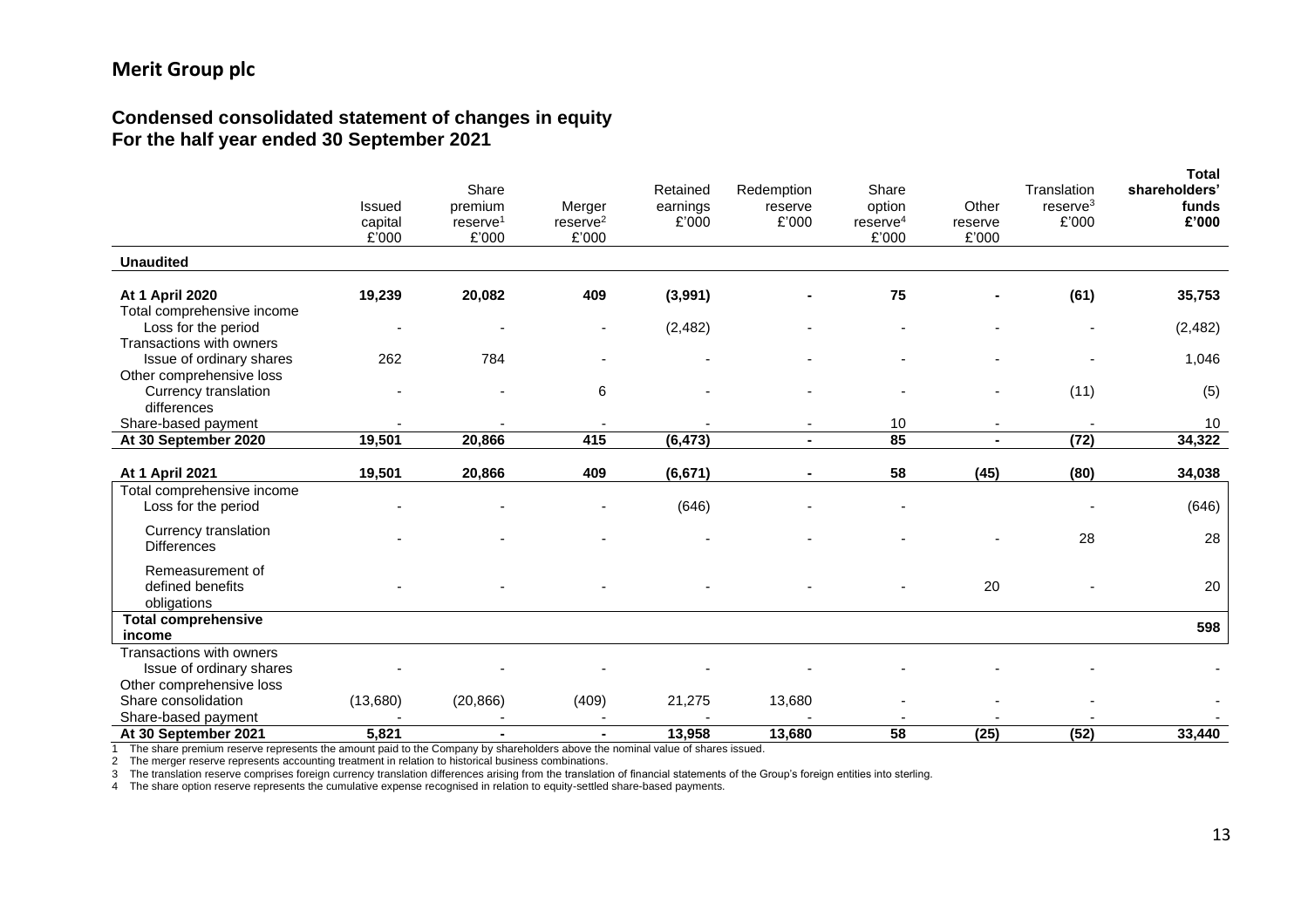## **Notes to the condensed consolidated financial statements**

#### **For the half year ended 30 September 2021**

The notes on pages 15 to 23 form part of these unaudited interim results.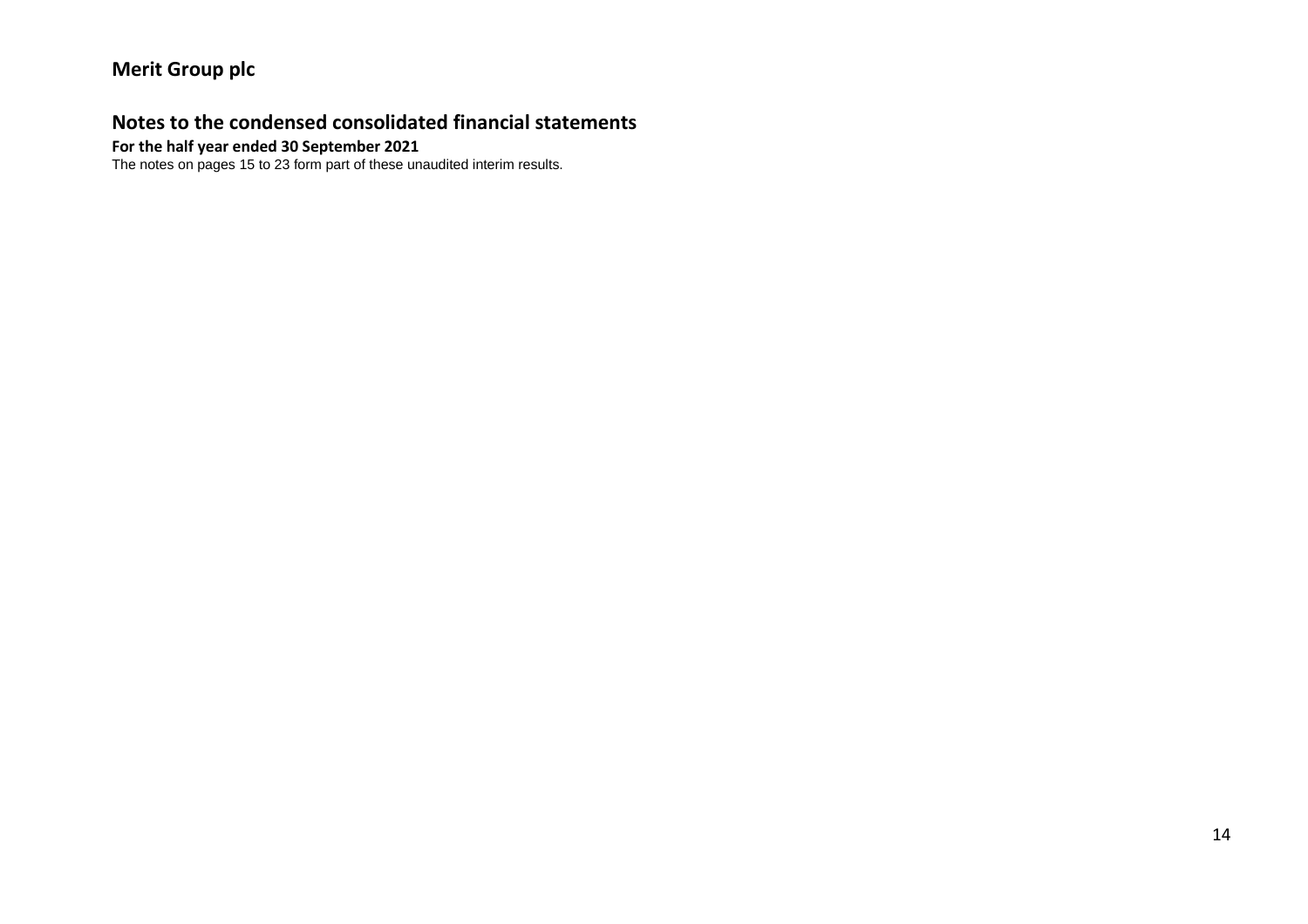### **Condensed consolidated statement of cash flows For the half year ended 30 September 2021**

|                                                                                                                        | <b>Unaudited</b><br>Half year ended<br>30 Sept 2021<br>£'000 | Restated*<br>Unaudited<br>Half year ended<br>30 Sept 2020<br>£'000 | Audited<br>Year ended<br>31 Mar 2021<br>£'000 |
|------------------------------------------------------------------------------------------------------------------------|--------------------------------------------------------------|--------------------------------------------------------------------|-----------------------------------------------|
| Cash flows from operating activities                                                                                   |                                                              |                                                                    |                                               |
| Loss for the period                                                                                                    | (646)                                                        | (2,599)                                                            | (2,724)                                       |
| Depreciation of property, plant and equipment                                                                          | 273                                                          | 297                                                                | 612                                           |
| Depreciation of right-of-use assets                                                                                    | 660                                                          | 704                                                                | 1,330                                         |
| Amortisation of intangible assets acquired through<br>business combinations<br>Amortisation of other intangible assets | 431<br>184                                                   | 426<br>228                                                         | 862<br>488                                    |
| Share-based payments charge                                                                                            |                                                              | 10                                                                 | 27                                            |
| Share of profit of associate                                                                                           |                                                              |                                                                    | (56)                                          |
| Lease interest expense                                                                                                 | 195                                                          | 228                                                                | 422                                           |
| Net finance (income) / costs                                                                                           | (24)                                                         | 62                                                                 | 247                                           |
| Income tax credit                                                                                                      |                                                              | (3)                                                                | (389)                                         |
| Operating cash flows before movement in<br>working capital                                                             | 1,073                                                        | (647)                                                              | 819                                           |
| Change in inventories                                                                                                  | (83)                                                         | (161)                                                              | 237                                           |
| Change in trade and other receivables                                                                                  | (202)                                                        | 1,720                                                              | 852                                           |
| Change in trade and other payables                                                                                     | (1, 137)                                                     | 388                                                                | 670                                           |
| Cash generated by operations                                                                                           | (349)                                                        | 1,300                                                              | 2,578                                         |
| <b>Taxation paid</b>                                                                                                   | (85)                                                         | 3                                                                  |                                               |
| Net cash from operating activities                                                                                     | (434)                                                        | 1,303                                                              | 2,578                                         |
| Cash flows from investing activities                                                                                   |                                                              |                                                                    |                                               |
| Interest and similar income received                                                                                   | $\overline{7}$                                               |                                                                    | 16                                            |
| Additions to property, plant and equipment                                                                             | (127)                                                        | (304)                                                              | (662)                                         |
| Additions to intangible assets                                                                                         | (568)                                                        | (196)                                                              | (561)                                         |
| Investment in associates                                                                                               | (450)                                                        | (29)                                                               |                                               |
| Repayment of loan by associate                                                                                         | 140                                                          |                                                                    |                                               |
| Net cash used in investing activities                                                                                  | (998)                                                        | (529)                                                              | (1, 207)                                      |
| Cash flows from financing activities                                                                                   |                                                              |                                                                    |                                               |
| Interest and similar expenses paid                                                                                     | (87)                                                         | (300)                                                              | (262)                                         |
| Payment of lease liabilities                                                                                           | (913)                                                        | (579)                                                              | (1, 181)                                      |
| Payment of lease interest                                                                                              | (280)                                                        | (177)                                                              | (362)                                         |
| Net proceeds from bank loan                                                                                            |                                                              |                                                                    | 2,000                                         |
| Repayment of bank loan                                                                                                 | (101)                                                        |                                                                    | (369)                                         |
| Net cash from / (used in) financing activities                                                                         | (1, 381)                                                     | (1,056)                                                            | (174)                                         |
| Net decrease in cash and cash equivalents                                                                              | (2,813)                                                      | (282)                                                              | 1,197                                         |
| Opening cash and cash equivalents                                                                                      | 5,565                                                        | 4,368                                                              | 4,368                                         |
| Effect of exchange rate fluctuations on cash held                                                                      | 52                                                           | 14                                                                 |                                               |
| <b>Closing cash at bank</b>                                                                                            | 2,804                                                        | 4,100                                                              | 5,565                                         |
| <b>Comprised of:</b>                                                                                                   |                                                              |                                                                    |                                               |
| Cash and cash equivalents                                                                                              | 2,804                                                        | 4,100                                                              | 5,565                                         |
| <b>Closing cash at bank</b>                                                                                            | 2,804                                                        | 4,100                                                              | 5,565                                         |

The notes on pages 15 to 23 form part of these unaudited interim results.

\*Restatement of "Non-recurring acquisition costs and professional fees" from £450k to £nil in "Cash flows from operating activities", and from (£272k) to £nil in "Cash flows from Investment activities" as these should not have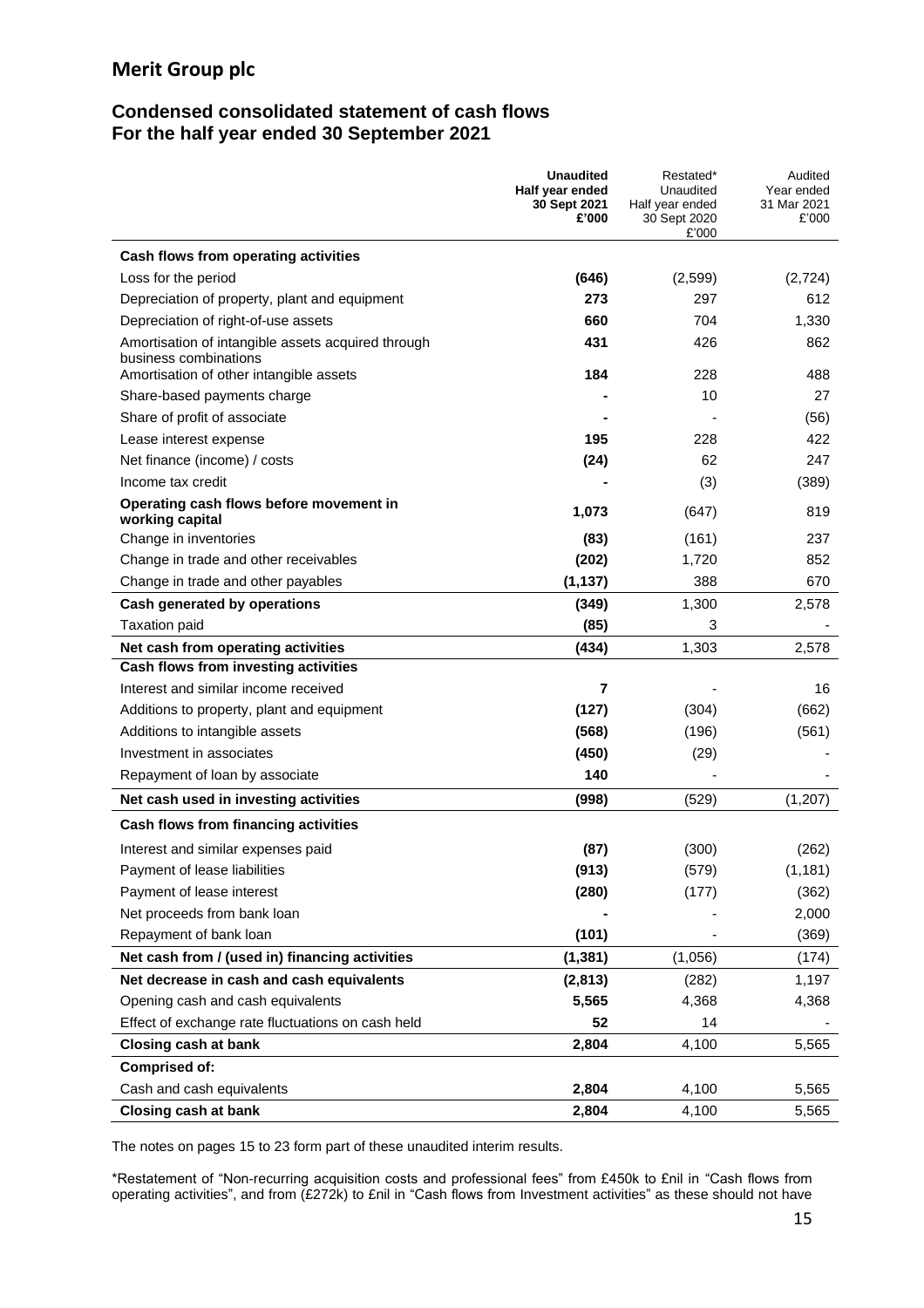#### **For the half year ended 30 September 2021**

been included in the condensed consolidated statement of cashflows. Restatement of "Change in trade and other payables" from £210k to £388k. As a result of the restatements the line items of "Non-recurring acquisition costs and professional fees" have been removed from presentation.

Restatement of "Payment of lease liabilities" previously (£756k) and "Payment of lease Interest" previously £nil, the new presentation has the payment now split between the two lines, no impact in the overall "Cash flow from financing activities".

Due to the above: "Operating cashflows before movement in working capital" restated from (£197k) to (£647k). "Cash generated by operations" restated from £1,572k to £1,300k. "Net cash from operating activities" restated from £1,575k to £1,303k. "Net cash used in investing activities" restated from (£801k) to (£529k).

#### **1. Basis of preparation**

Merit Group plc is a Company incorporated in England and Wales.

This condensed set of financial statements has been prepared in accordance with IAS 34 *Interim Financial Reporting* as adopted by the UK. The annual financial statements of the Group are prepared in accordance with International Financial Reporting Standards (IFRSs) in conformity with the requirements of the Companies Act 2006. As required by AIM Rules, the condensed set of financial statements has been prepared, and applying accounting policies and presentation that were applied in the preparation of the Group's published consolidated financial statements for the year ended 31 March 2021.

The comparative figures for the year ended 31 March 2021 have been extracted from the Group's statutory accounts for that financial period. Those accounts have been reported on by the Company's auditor and delivered to the registrar of companies. The report of the auditor was (i) unqualified, (ii) did not include a reference to any matters to which the auditor drew attention by way of emphasis without qualifying their report, and (iii) did not contain a statement under section 498(2) or (3) of the Companies Act 2006. The comparative figures for the six months ended 30 September 2021 have been restated, see note 14 for details.

The taxation charge for the six months ended 30 September 2021 is based on the utilisation of accumulated tax losses.

#### **Going concern**

The Directors have considered the financial projections of the Group, including cash flow forecasts and the availability of committed bank facilities for the coming 12 months. They are satisfied that the Group has adequate resources for the foreseeable future and that it is appropriate to continue to adopt the going concern basis in preparing these interim financial statements.

#### **Accounting estimates and judgements**

The Group makes estimates and judgements concerning the future and the resulting estimates may, by definition, vary from the actual results. The Directors considered the critical accounting estimates and judgements used in the interim financial statements and concluded that the main areas of judgement and estimates are:

#### **Significant Financial Judgements**

- Going concern
- Recognition of deferred tax assets
- Capitalisation of development costs
- Accounting for acquisitions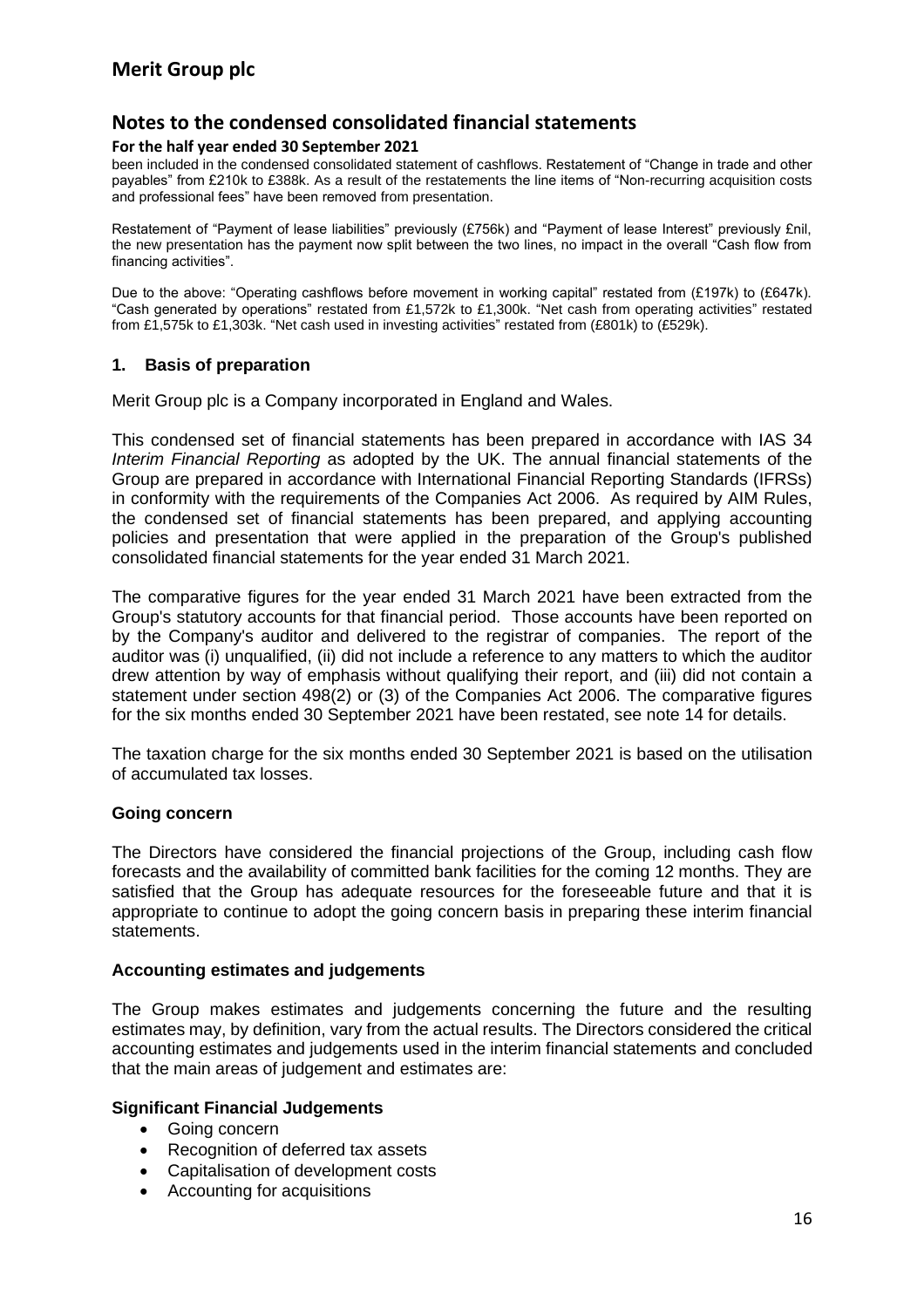## **Notes to the condensed consolidated financial statements**

**For the half year ended 30 September 2021**

- Identification of cash generating units for goodwill impairment testing
- Non-recurring administrative expenses
- Contingent cash pay-out
- Investments

#### **Significant Financial Estimates**

- Carrying value of goodwill
- Bad debt allowance
- Pensions

The condensed set of interim financial statements have been prepared on a going concern basis and were approved by the Board on 16 November 2021.

#### **2. Segmental information**

#### **Business segments**

The Group considers that it has two operating business segments**,** Dods and Merit Data & Technology.

Dods business segment concentrates on the provision of key information and insights into the political and public policy environments around the UK and the European Union.

The Merit Data & Technology segment focuses on the fields of data engineering, machine learning, and artificial intelligence.

The following table provides an analysis of the Group's segment revenue by business segment.

|                         | <b>Unaudited</b><br>Half year ended<br>30 Sept 2021<br>£'000 | Unaudited<br>Half year ended<br>30 Sept 2020<br>£'000 | Audited<br>Year ended<br>31 Mar 2021<br>£'000 |
|-------------------------|--------------------------------------------------------------|-------------------------------------------------------|-----------------------------------------------|
| Dods                    | 7,227                                                        | 5,210                                                 | 14,394                                        |
| Merit Data & Technology | 5.111                                                        | 5.017                                                 | 10,296                                        |
|                         | 12,338                                                       | 10.227                                                | 24,690                                        |

No client accounted for more than 10 percent of total revenue.

| <b>Group Revenue by stream</b>   | <b>Unaudited</b><br><b>Half year</b><br>ended<br>30 Sept<br>2021<br>£'000 | Unaudited<br>Half year<br>ended<br>30 Sept<br>2020<br>£'000 | Audited<br>year<br>ended<br>31 Mar<br>2021<br>£'000 |
|----------------------------------|---------------------------------------------------------------------------|-------------------------------------------------------------|-----------------------------------------------------|
| Political Intelligence           | 3,431                                                                     | 3,425                                                       | 6,839                                               |
| Events                           | 1,366                                                                     | 207                                                         | 2,952                                               |
| Training                         | 864                                                                       | 437                                                         | 1,616                                               |
| Media                            | 1,566                                                                     | 1,141                                                       | 2,987                                               |
| Industry Intelligence            | 1,597                                                                     | 1,922                                                       | 3,586                                               |
| <b>Marketing Data</b>            | 1,052                                                                     | 1,031                                                       | 2,239                                               |
| Software & Technology Resourcing | 1,519                                                                     | 1,416                                                       | 2,875                                               |
| <b>BPO</b>                       | 943                                                                       | 648                                                         | 1,596                                               |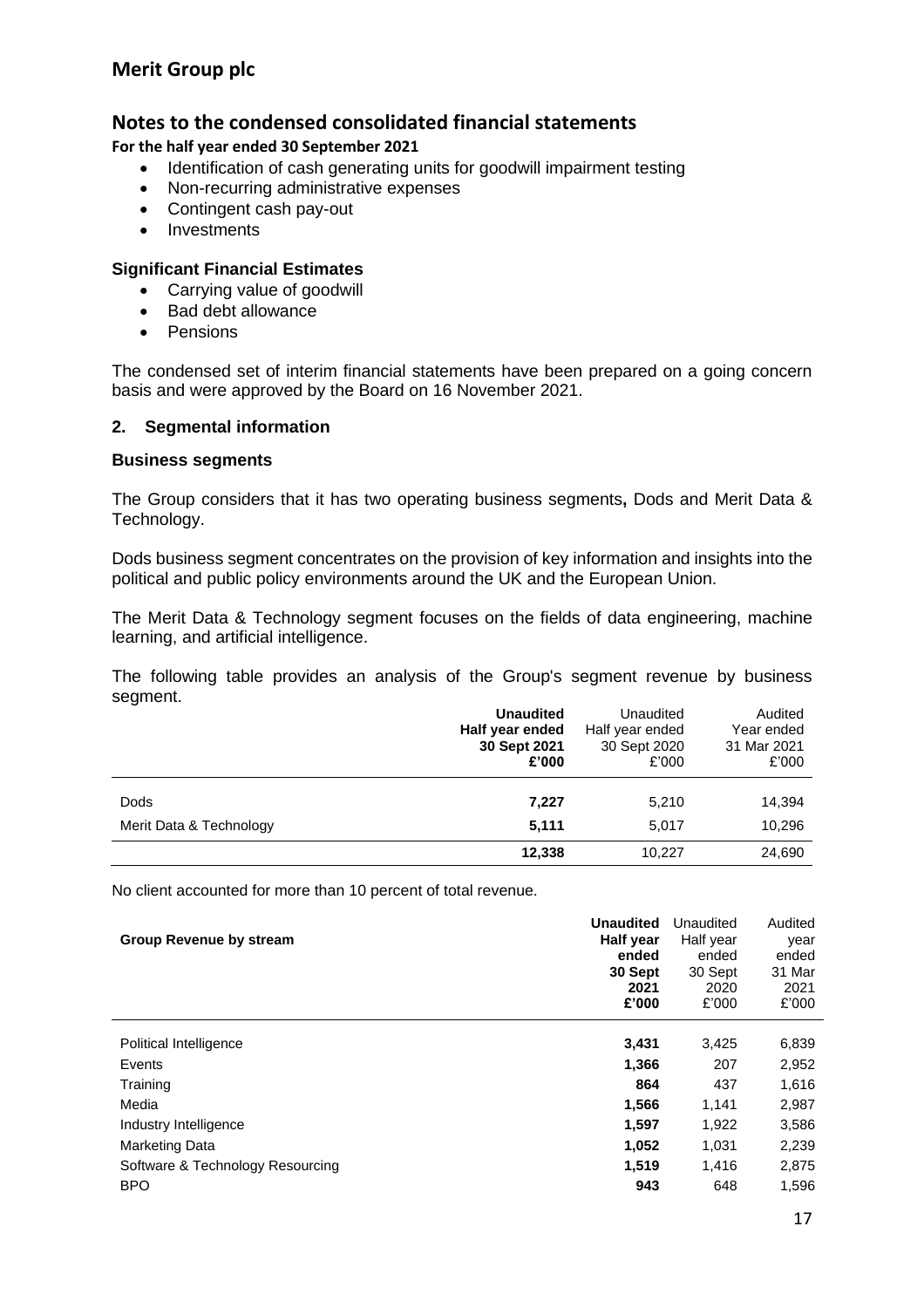#### **Notes to the condensed consolidated financial statements For the half year ended 30 September 2021**

| TOT the name year chucu so september 2021 |        |        |        |
|-------------------------------------------|--------|--------|--------|
|                                           | 12.338 | 10.227 | 24,690 |

| Dods business segment profit before tax                                     | <b>Unaudited</b><br>Half year<br>ended<br>30 Sept<br>2021<br>£'000 | Restated<br>Unaudited<br>Half year<br>ended<br>30 Sept<br>2020<br>£'000 | Audited<br>year<br>ended<br>2021<br>£'000 |
|-----------------------------------------------------------------------------|--------------------------------------------------------------------|-------------------------------------------------------------------------|-------------------------------------------|
| <b>Adjusted EBITDA</b>                                                      | 209                                                                | (893)                                                                   | 503                                       |
| Depreciation of tangible fixed assets                                       | (205)                                                              | (182)                                                                   | (392)                                     |
| Depreciation of right-of-use assets                                         | (396)                                                              | (368)                                                                   | (753)                                     |
| Amortisation of intangible assets acquired through business<br>combinations | (176)                                                              | (176)                                                                   | (351)                                     |
| Amortisation of software intangible assets                                  | (114)                                                              | (228)                                                                   | (488)                                     |
| Non-recurring items                                                         |                                                                    |                                                                         |                                           |
| People-related costs                                                        | (158)                                                              | (415)                                                                   | (995)                                     |
| Other non-recurring items                                                   | (20)                                                               | (35)                                                                    | (168)                                     |
| <b>Operating loss</b>                                                       | (860)                                                              | (2,297)                                                                 | (2,644)                                   |
| Net finance Cost                                                            | (185)                                                              | (191)                                                                   | (424)                                     |
| Share of profit of associate                                                |                                                                    |                                                                         | 56                                        |
| Loss before tax                                                             | (1,045)                                                            | (2, 488)                                                                | (3,012)                                   |

Restated: £272k has been restated within Non-recurring items to "people related costs", previously was part of "Non-recurring acquisition costs and professional fees". This has no impact on the prior results and is only a reclassification. Previously "Non-recurring acquisition costs and professional fees" was £272k and "people related costs" was £143k.

| Merit business segment profit before tax                                    | <b>Unaudited</b><br>Half year<br>ended<br>30 Sept 2021<br>£'000 | Unaudited<br>Half year<br>ended<br>30 Sept<br>2020<br>£'000 | Audited<br>year<br>ended<br>2021<br>£'000 |
|-----------------------------------------------------------------------------|-----------------------------------------------------------------|-------------------------------------------------------------|-------------------------------------------|
| <b>Adjusted EBITDA</b>                                                      | 1,042                                                           | 696                                                         | 1,494                                     |
| Depreciation of tangible fixed assets                                       | (68)                                                            | (115)                                                       | (220)                                     |
| Depreciation of right-of-use assets                                         | (264)                                                           | (336)                                                       | (577)                                     |
| Amortisation of intangible assets acquired through business<br>combinations | (255)                                                           | (250)                                                       | (511)                                     |
| Amortisation of software intangible assets                                  | (70)                                                            |                                                             |                                           |
| Non-recurring items                                                         |                                                                 |                                                             |                                           |
| Non-recurring acquisition costs and professional fees                       |                                                                 |                                                             |                                           |
| People-related costs                                                        |                                                                 |                                                             |                                           |
| Other non-recurring items                                                   |                                                                 |                                                             | (42)                                      |
| <b>Operating profit/(loss)</b>                                              | 385                                                             | (5)                                                         | 144                                       |
| Net finance Cost                                                            | 14                                                              | (109)                                                       | (245)                                     |
| Share of profit of associate                                                |                                                                 |                                                             |                                           |
| Profit/(loss) before tax                                                    | 399                                                             | (114)                                                       | (101)                                     |

Total loss from both segments for H1 2022 equal to £646k which is equal to the total Group's loss before tax as shown in the income statement.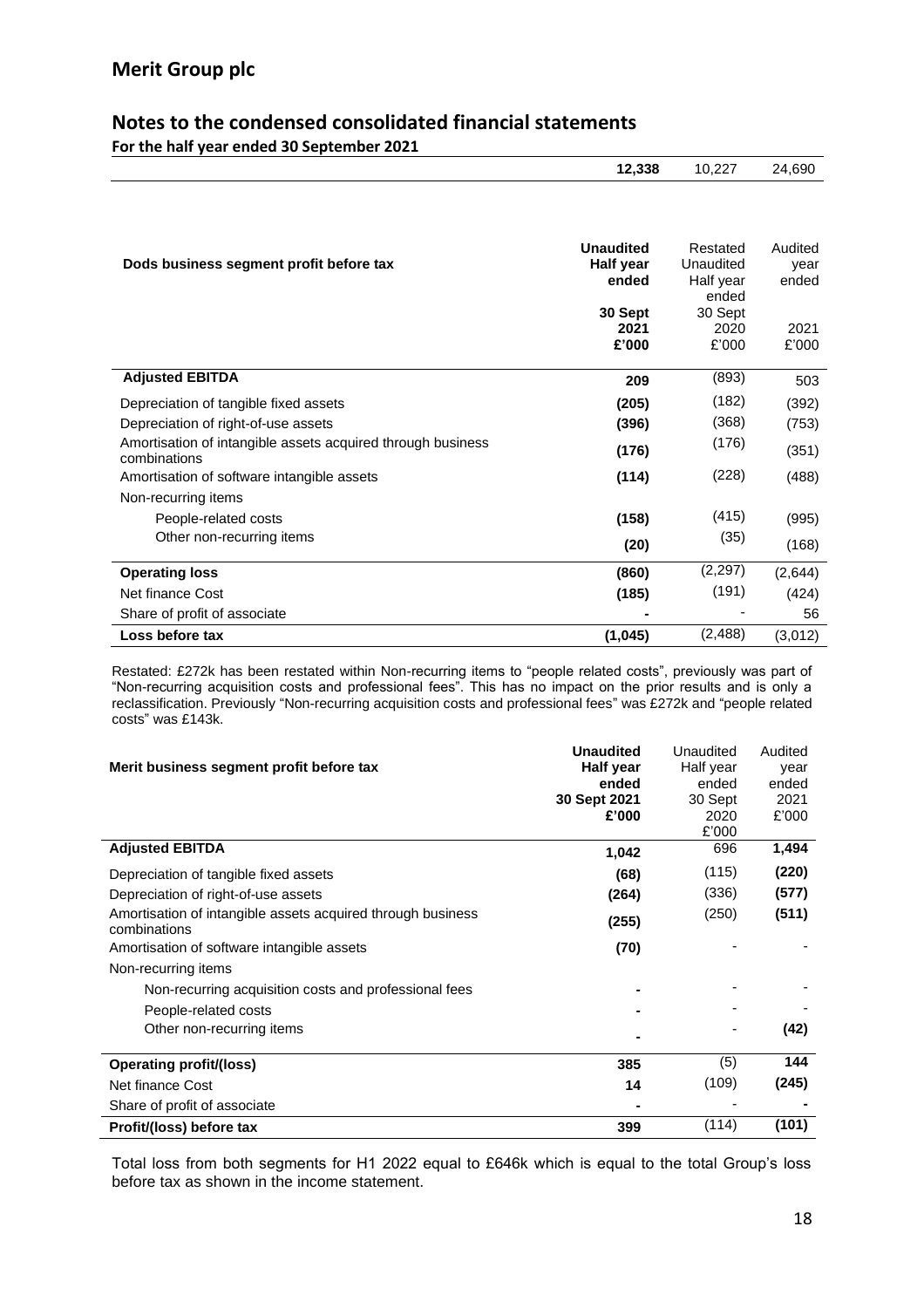**For the half year ended 30 September 2021**

#### **3. Other operating income**

During the period the Group participated in the UK Government's Coronavirus Job Retention Scheme (CJRS) for its London and Edinburgh based employees.

The Group has accounted for this scheme using the accrual model; all amounts received are recognised as Other Income in the Condensed Consolidated Income Statement. There are no unfulfilled conditions and other contingencies attaching to the government assistance.

The number of employees who were put on the CJRS varied from month to month up to a maximum of 10. Total amount received during the period was £41,000 (H1 2021: 69 employees and £500,000).

In August 2021 the Group also received a grant from the Scottish Government. The grant was issued by the Pivotal Event Businesses Fund (the Issuer) and was for £2,500 (H1 2021: £nil).

Again, the Group has accounted for this scheme using the accrual model; all amounts received are recognised as Other Income in the Consolidated Income Statement.

#### **4. Non-recurring items**

|                                         | <b>Unaudited</b><br>Half year ended<br>30 Sept 2021<br>£'000 | Restated<br>Unaudited<br>Half year ended<br>30 Sept 2020<br>£'000 | Audited<br>Year ended<br>31 Mar 2021<br>£'000 |
|-----------------------------------------|--------------------------------------------------------------|-------------------------------------------------------------------|-----------------------------------------------|
| People-related costs                    | 158                                                          | 415                                                               | 995                                           |
| Other                                   |                                                              |                                                                   |                                               |
| - Professional services and consultancy | 20                                                           | $\overline{\phantom{a}}$                                          | 85                                            |
| - Other                                 |                                                              | 35                                                                | 125                                           |
|                                         | 178                                                          | 450                                                               | 1,205                                         |

Restated: £272k has been restated within Non-recurring items to "people related costs", previously was part of "Non-recurring acquisition costs and professional fees" which is now £nil. Previously "Non-recurring acquisition costs and professional fees" was £272k and "people related costs" was £143k.

#### **5. Earnings per share**

|                                                                                  | <b>Unaudited</b><br>Half year ended<br>30 Sept 2021<br>£'000 | Unaudited<br>Half year ended<br>30 Sept 2020<br>£'000 | Audited<br>Year ended<br>31 Mar 2021<br>£'000 |
|----------------------------------------------------------------------------------|--------------------------------------------------------------|-------------------------------------------------------|-----------------------------------------------|
| Loss attributable to shareholders                                                | (646)                                                        | (2,599)                                               | (2,724)                                       |
| Add: non-recurring items                                                         | 178                                                          | 450                                                   | 1,205                                         |
| Add: amortisation of intangible assets acquired<br>through business combinations | 431                                                          | 426                                                   | 862                                           |
| Add: net exchange (gains) / losses [included within net<br>finance costs]        | (32)                                                         | (12)                                                  | 68                                            |
| Add: share-based payment expense                                                 |                                                              | 10                                                    | 27                                            |
| Adjusted post-tax profit / (loss) attributable to<br>shareholders                | (69)                                                         | (1,725)                                               | (562)                                         |
|                                                                                  | <b>Unaudited</b><br>Half year ended<br>30 Sept 2021          | Restated<br>Unaudited<br>Half year ended              | Restated<br>Year ended<br>31 Mar 2021         |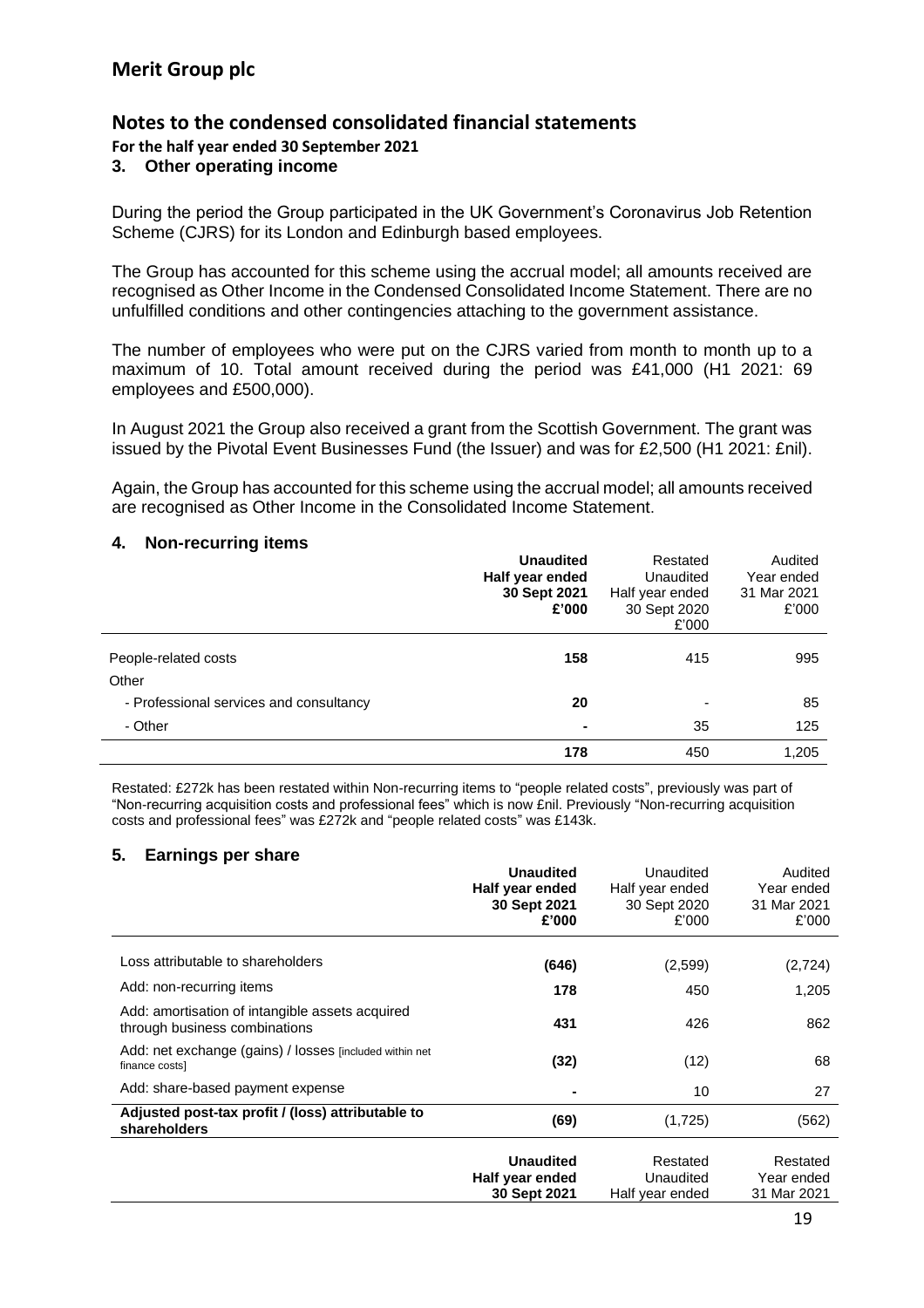**For the half year ended 30 September 2021**

|                                                        | <b>Ordinary shares</b>                                                 | 30 Sept 2020<br>Ordinary shares                                             | Ordinary shares                                          |
|--------------------------------------------------------|------------------------------------------------------------------------|-----------------------------------------------------------------------------|----------------------------------------------------------|
| Weighted average number of shares                      |                                                                        |                                                                             |                                                          |
| In issue during the period - basic                     | 20,788,375                                                             | 20,170,945                                                                  | 20,512,125                                               |
| Adjustment for share options                           | 55,786                                                                 | 59,358                                                                      | 57,870                                                   |
| In issue during the period - diluted                   | 20,844,161                                                             | 20,230,303                                                                  | 20,569,995                                               |
|                                                        | <b>Unaudited</b><br>Half year ended<br>30 Sept 2021<br>Pence per share | Restated<br>Unaudited<br>Half year ended<br>30 Sept 2020<br>Pence per share | Restated<br>Year ended<br>31 Mar 2021<br>Pence per share |
| Earnings per share - continuing operations             |                                                                        |                                                                             |                                                          |
| Basic                                                  | (3.10)                                                                 | (12.88)                                                                     | (13.28)                                                  |
| <b>Diluted</b>                                         | (3.10)                                                                 | (12.88)                                                                     | (13.28)                                                  |
| Adjusted earnings per share - continuing<br>operations |                                                                        |                                                                             |                                                          |
| Basic                                                  | (0.33)                                                                 | (8.55)                                                                      | (2.74)                                                   |
| <b>Diluted</b>                                         | (0.33)                                                                 | (8.55)                                                                      | (2.74)                                                   |

Prior periods have been restated per IAS 33 due to share consolidation and subdivision and ordinary shares of 1p were consolidated and subdivided reducing the number of shares by a factor of 28 and increasing the value of the shares to 28p

#### **6. Goodwill**

|                         | <b>Unaudited</b><br>Half year ended<br>30 Sept 2021<br>£'000 | Unaudited<br>Half year ended<br>30 Sept 2020<br>£'000 | Audited<br>Year ended<br>31 Mar 2021<br>£'000 |
|-------------------------|--------------------------------------------------------------|-------------------------------------------------------|-----------------------------------------------|
| Cost and net book value |                                                              |                                                       |                                               |
| Opening balance         | 28,911                                                       | 28.911                                                | 28,911                                        |
| Reclass to intangibles  |                                                              | (66)                                                  |                                               |
| <b>Closing balance</b>  | 28,911                                                       | 28,845                                                | 28,911                                        |

#### **7. Intangible assets**

|                                  | Assets acquired through<br>business combinations | <b>Software</b> | <b>Under</b><br><b>Construction</b><br><b>Capitalised</b><br><b>Costs</b> | <b>Total</b> |
|----------------------------------|--------------------------------------------------|-----------------|---------------------------------------------------------------------------|--------------|
|                                  | £'000                                            | £'000           | £'000                                                                     | £'000        |
| Cost                             |                                                  |                 |                                                                           |              |
| At 1 April 2020                  | 28,042                                           | 3,715           | 1,304                                                                     | 33,061       |
| Additions - internally generated | $\overline{\phantom{0}}$                         | 200             | 316                                                                       | 516          |
| Additions - other                |                                                  | 45              |                                                                           | 45           |
| <b>Reclass to Software</b>       |                                                  | 874             | (874)                                                                     |              |
| At 31 March 2021                 | 28,042                                           | 4,834           | 746                                                                       | 33,622       |
| Reclass to PPE                   | $\blacksquare$                                   |                 | (44)                                                                      | (44)         |
|                                  |                                                  |                 |                                                                           | 20           |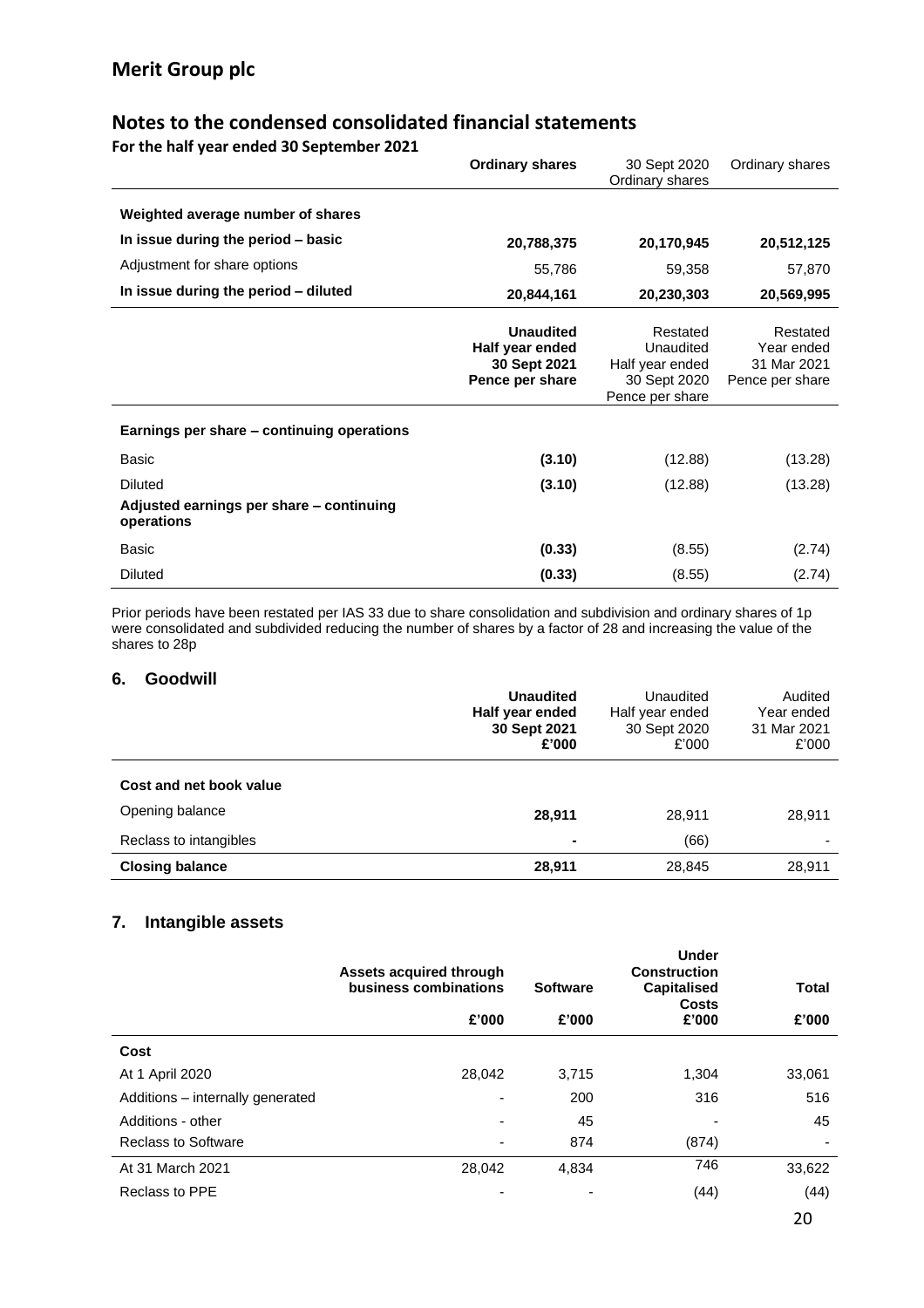**For the half year ended 30 September 2021**

| Additions - internally generated |        | 22    | 546   | 568    |
|----------------------------------|--------|-------|-------|--------|
| At 30 September 2021             | 28,042 | 4,856 | 1,248 | 34,146 |
| <b>Accumulated amortisation</b>  |        |       |       |        |
| At 1 April 2020                  | 18,421 | 3,402 |       | 21,823 |
| Charge for the year              | 862    | 488   |       | 1,350  |
| At 31 March 2021                 | 19,283 | 3,890 |       | 23,173 |
| Charge for the period            | 431    | 184   |       | 615    |
| At 30 September 2021             | 19,714 | 4,074 |       | 23,788 |
| Net book value                   |        |       |       |        |
| At 31 March 2020 - audited       | 9,621  | 313   | 1,304 | 11,238 |
| At 31 March 2021 - audited       | 8,759  | 944   | 746   | 10,449 |
| At 30 September 2021 - unaudited | 8,328  | 782   | 1,248 | 10,358 |

## **8. Property, plant and equipment**

|                                  | <b>Equipment and</b><br><b>Fixtures and</b> |                 |              |
|----------------------------------|---------------------------------------------|-----------------|--------------|
|                                  | <b>Leasehold Improvements</b>               | <b>Fittings</b> | <b>Total</b> |
|                                  | £'000                                       | £'000           | £'000        |
| Cost                             |                                             |                 |              |
| At 1 April 2020                  | 2,025                                       | 1,714           | 3,739        |
| Additions                        | 12                                          | 650             | 662          |
| <b>Disposals</b>                 |                                             | (109)           | (109)        |
| At 31 March 2021                 | 2,037                                       | 2,255           | 4,292        |
| Additions                        |                                             | 127             | 127          |
| Reclass from Intangible          |                                             | 44              | 44           |
| At 30 September 2021             | 2,037                                       | 2,426           | 4,463        |
| <b>Accumulated depreciation</b>  |                                             |                 |              |
| At 1 April 2020                  | 692                                         | 913             | 1,605        |
| Charge for the year              | 226                                         | 386             | 612          |
| <b>Disposals</b>                 |                                             | (109)           | (109)        |
| At 31 March 2021                 | 918                                         | 1,190           | 2,108        |
| Charge for the period            | 105                                         | 168             | 273          |
| At 30 September 2021             | 1,023                                       | 1,358           | 2,381        |
| Net book value                   |                                             |                 |              |
| At 31 March 2020 - audited       | 1,333                                       | 801             | 2,134        |
| At 31 March 2021 - audited       | 1,119                                       | 1,065           | 2,184        |
| At 30 September 2021 - unaudited | 1,014                                       | 1,068           | 2,082        |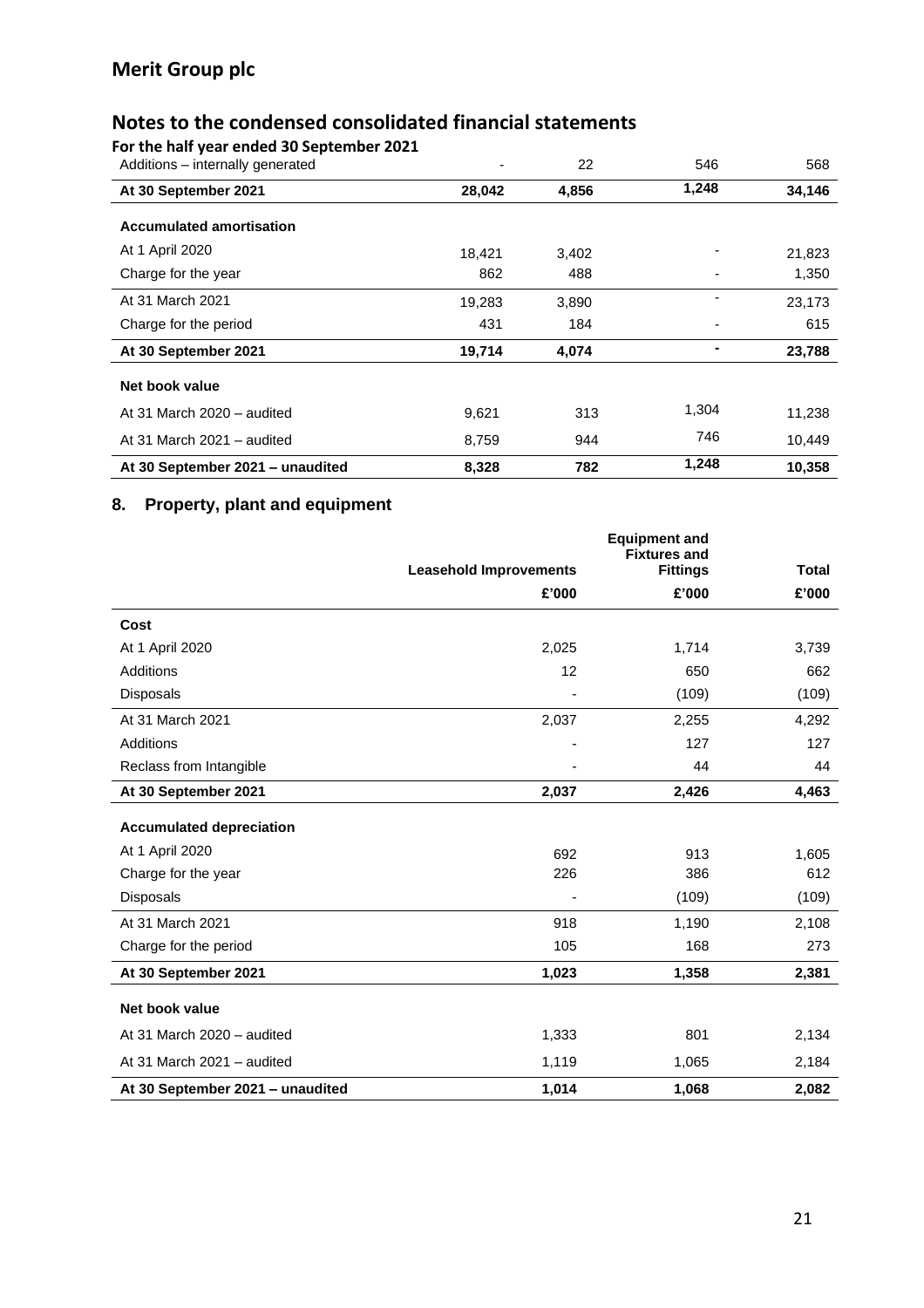**For the half year ended 30 September 2021**

#### **9. Interest-bearing loans and borrowings**

On the 30 June 2021 the Group agreed revised facilities with Barclays Bank which included:

- Term Loan: reduced payments in the current year with offsetting increases in subsequent years although no increase in overall duration of the loan; a change in pricing from 3.25% above LIBOR to 3.75% above the Bank of England interest rate;
- RCF: a change in pricing, effective January 2022; from 3.50% above LIBOR to 4.00% above the Bank of England interest rate;
- Covenants: revised leverage and debt service covenants with effect from 1 April 2021 for the balance of the facility (June 2024);
- Cash: the requirement to maintain a minimum cash balance, across the Group, of £0.5m.

In the 12 month period from the balance sheet date capital repayments of £2.5m is due be repaid to the bank with the remaining £2.0m due in subsequent periods.

During the period, the Group maintained a term loan of £3m (H1 2021: £3m), over a 5-year period carrying a rate of 3.75% over Bank of England interest rate. The balance outstanding on the term loan at 30 June 2021 is £2.6m.

In addition, the Group has accessed a credit facility (RCF) of £2.0m carrying a rate of 4.0% above the Bank of England rate. The current balance outstanding on the RCF is £2.0m.

In total the Group has a £2.0m RCF liability and £2.6m term loan liability at the balance sheet date.

#### **10. Share Capital**

|                                         | Number         | 9p* deferred shares 28p* ordinary shares<br>Number | Total<br>£'000 |
|-----------------------------------------|----------------|----------------------------------------------------|----------------|
| Issued share capital as at 1 April 2021 | 151,998,453    | 582,071,380                                        | 19,501         |
| Share consolidation & subdivision*      | -              | (561, 283, 005)                                    |                |
| Cancellation of deferred shares         | (151.998.453)  | $\overline{\phantom{0}}$                           | 13.680         |
| Issued share capital as at 30 Sept 2021 | $\blacksquare$ | 20,788,375                                         | 5,821          |

\*Deferred shares of 9p were cancelled and ordinary shares of 1p were consolidated and subdivided reducing the number of shares by a factor of 28 and increasing the value of the shares to 28p.

#### **11. Related party transactions**

During the period, the Group received a repayment of £140,000 (H1 2021: £nil) on its interest free loan to its associate Sans Frontieres Associates (SFA). At 30 September 2021 the balance of this loan was £420,000 (H1 2021: £560,000).

During the period, an amount of £55,166 (H1 2021: £29,753) was payable to an associate, Social 360 Limited, in relation to profit-share for monitoring services provided. At 30 September 2021, £55,166 (H1 2021: £nil) was outstanding.

On acquisition of Merit, an arm's length non-repairing 7-year lease was entered into between a Merit subsidiary (Letrim Intelligence Services Private Limited) and Merit Software Services Private Limited. Con Conlon, a director of the Group, is the beneficial owner of Merit Software Services Private Limited. The lease relates to the Chennai office of Merit. During the period,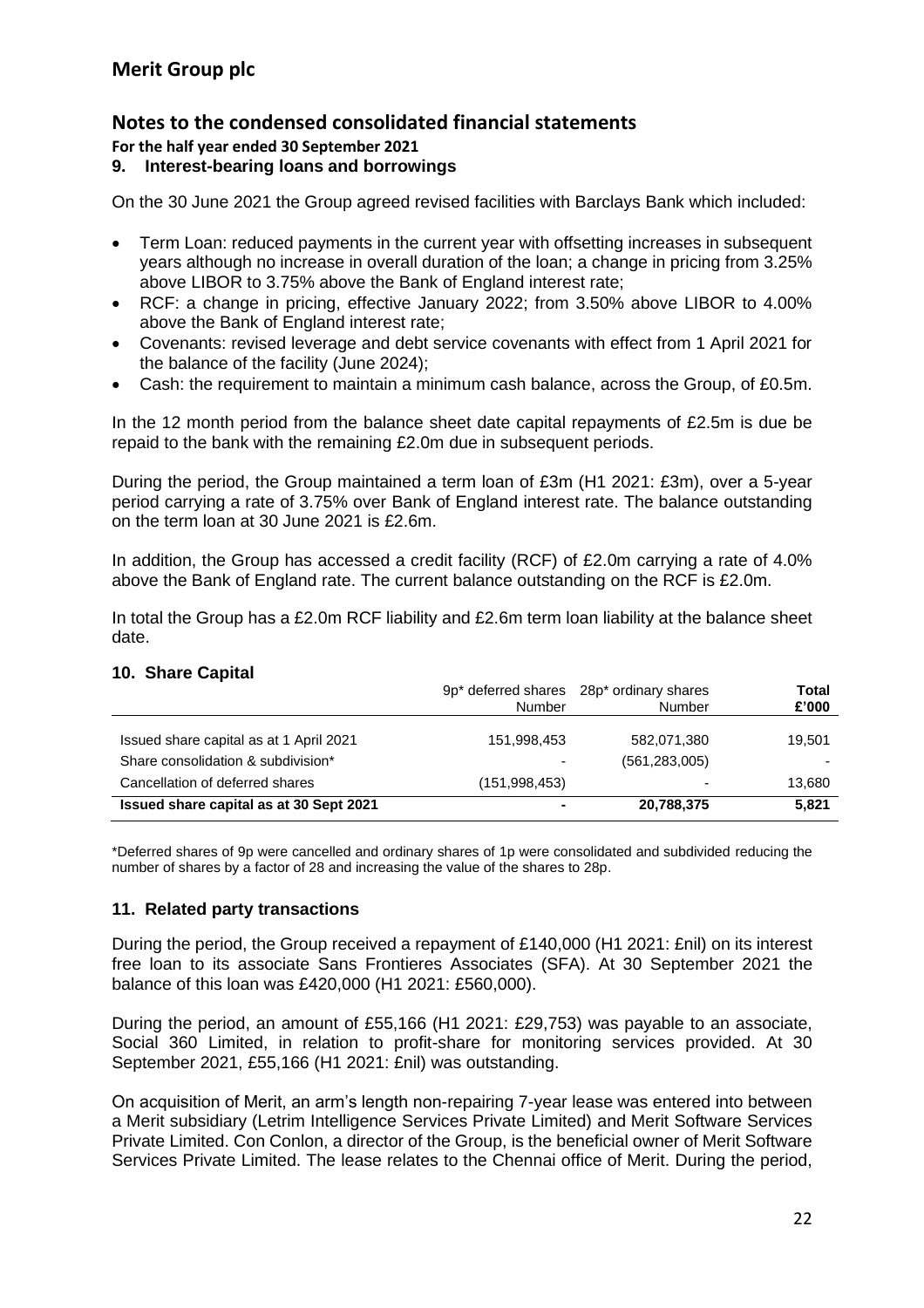#### **For the half year ended 30 September 2021**

payments of £305,000 (H1 2021: £339,000) were made to Merit Software Systems Private Limited in relation to the lease.

In addition, Con Conlon was paid £220,000 due to his continued employment, post-acquisition (see note 12).

### **12. Contingent Liabilities**

Upon the acquisition of Meritgroup Limited the Company became obligated, under certain conditions, to make payments to two employees. In the period £272,000 was paid.

A further payment of £272,000 could become due in July 2022 contingent upon their continued employment.

#### **13. Subsequent events**

On 1 October 2021 the Company issued 1,675,749 ordinary shares related to the acquisition of Merit. The Company issued 854,732 ordinary shares of the 1,675,749, to Con Conlon, Managing Director of the Merit Data & Technology division.

On 1 October 2021 the Company issued 1,492,000 ordinary shares related to capital fundraising for the company raising £931,000.

The shares were issued on the 1 October 2021 at 62.4pence per share, bringing the total issued share capital of the Group to 23,956,124.

#### **14. Restatements**

The flowing restatements have been made to H1 2021 throughout the interim accounts and have been disclosed throughout, for ease of use all the restatement have been listed below:

#### **Condensed consolidated income statement:**

- £500k of other operating income has been reclassed from "Administrative expenses" and shown separately in "Other operating income" to bring into conformity with the FY21 Annual report, the £500k relates to the UK Governments Coronavirus Job Retention scheme. This had no impact on the prior results and is only a reclassification. Previously "Administrative expenses" was stated as £3,373k and "Other operating income" as £nil.
- £272k has been restated within Non-recurring items to "people related costs", previously was part of "Non-recurring acquisition costs and professional fees". This had no impact on the prior results and is only a reclassification. Previously "Nonrecurring acquisition costs and professional fees" was £272k and "people related costs" was £143k.

#### **Condensed consolidated statement of financial position:**

- "Trade and other payables" from £12,633k to £12,495k due to the separate disclosure of the "Pension obligation", the difference of £138k is now shown as a separate line item "Pension obligation" of £54k in "Current liabilities" and £84k in "Non-current liabilities". Previously "Pension obligation" was not separately disclosed.
- Upon the acquisition of Meritgroup Limited the Company became obligated, under certain conditions, to make payments to two employees, these were originally recorded